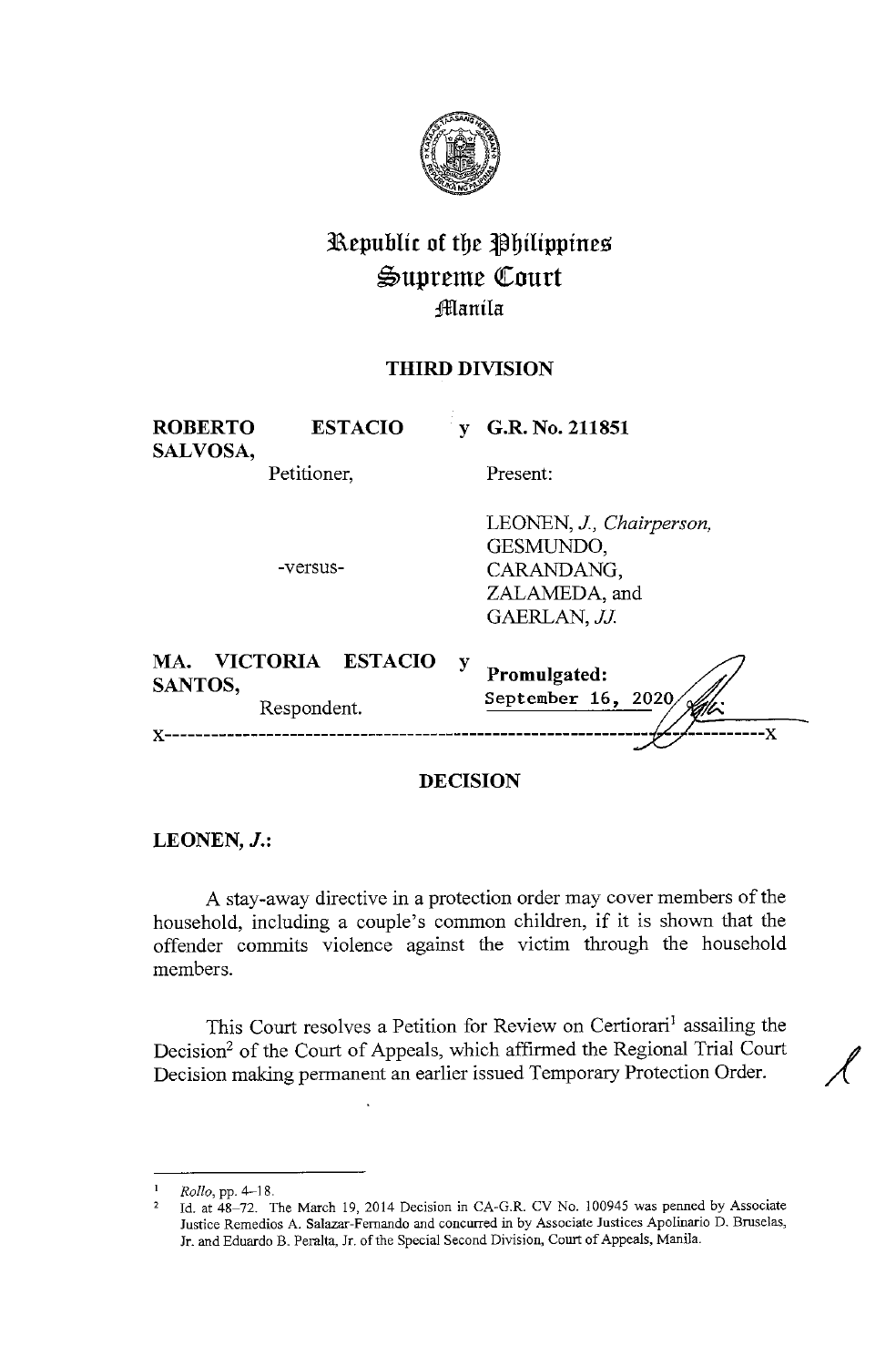Roberto Estacio (Roberto) and Ma. Victoria Estacio (Victoria) have been married since January 2, 1978.<sup>3</sup> They have three children, namely: Manuel Roberto, Maria Katrina Ann, and Sharlene Mae, who were all adults at the time of the controversy.<sup>4</sup>

On December 7, 2011, Victoria filed before the Regional Trial Court of Parafiaque City a Petition seeking a permanent protection order under Republic Act No. 9262, or the Anti-Violence Against Women and Their Children Act of 2004. This came with an urgent prayer for a temporary protection order. 5

After finding the application sufficient in form and substance, the Regional Trial Court issued an *ex-parte* Temporary Protection Order, which contained the following terms:

1. Prohibiting Respondent from threatening or committing any acts that constitute acts of violence, from directly or indirectly harassing, annoying, contracting or otherwise communicating with petitioner, including the sending of harassing, degrading, demeaning and/or threatening text messages and any other [text] messages to petitioner, as well [as] similar text messages to their relatives, common friends, and acquaintances that serve to degrade, demean, harass and threaten petitioner;

2. To immediately remove his own person from 77828 Beachwood Gem Block, Phase 2, Marcelo Green Village, Barangay Marcelo Green, Parañaque City, where petitioner resides, for the latter's own protection;

3. To stay away from petitioner and her children, as well as other household members including household help, at a reasonable distance as may be specified by the Honorable Court, and to stay away from the place of business and other specified places frequented by petitioner and her children;

4. To cease and desist from using or going near any firearm or other deadly weapon, and to immediately turn over any firearms that he may have to the Court for appropriate disposition, including revocation of license and disqualification of any license (sic) to use or to possess any firearm.<sup>6</sup>

In his Answer, Roberto denied the allegations in the Petition. He also prayed for damages, attorney's fees, and other litigation expenses by way of counterclaim. <sup>7</sup>

In a January 18, 2012 Order, the Regional Trial Court denied the reliefs Roberto had sought. It also modified the Temporary Restraining Order<sup>8</sup> to read:

6 Id. at 50.

 $\bf 8$ Id. at 51.

 $\mathbb{R}^2$ Id. at 57.

<sup>4</sup>  Id. at 59 and 64.

 $\leq$ Id. at 49.

<sup>7</sup>  Id. at 50-51.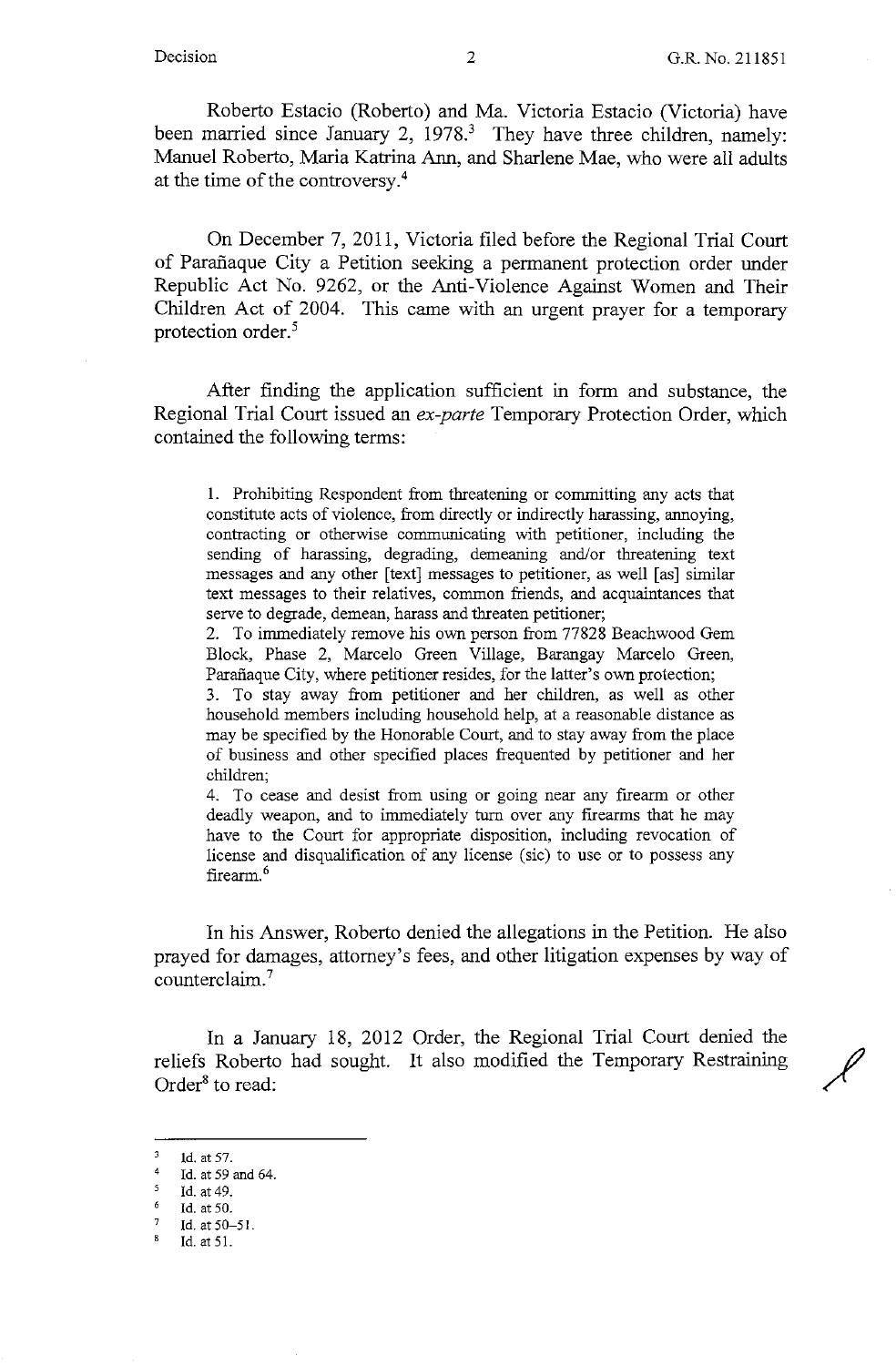1. Prohibiting respondent from threatening or committing any acts that constitute acts of violence, from directly or indirectly harassing, annoying, contacting or otherwise communicating with petitioner, **in any form, by landline telephone, mobile phone, fax machine, e-mail and other means,** including the sending of harassing, degrading, demeaning, and/or threatening text messages, and any other text messages to their relatives, common friends, and acquaintances that serve to degrade, demean, harass, and threaten [petitioner] or in any form;

2. To immediately remove his own person from **77828 Beachwood Gem Block, Phase 2, Marcelo Green Village, Barangay Marcelo Green,**  Parañaque City, where petitioner resides, for the latter's own protection; 3. To stay away from petitioner and her children, **namely: Manuel Roberto S. Estacio** II, **Maria Katrina Ann S. Estacio and Sharlene**  Mae S. Estacio, through whom respondent would find a way to **communicate to, and/or physically reach petitioner, as well as other household members, including househelp, namely: Charita Sermonit Santos and 'Neneng', at a distance of no less than two (2) kilometers radius, to stay away from the residence of dwelling, place of business or employment or such places known to both petitioner and respondent to be frequented by petitioner, and the above-named family members or household members;** 

**4. To stay away from coming within five hundred (500) meters radius from the entrance and/or exit gates of Marcelo Green Village,**  Parañaque City; and

**5. To cease and desist from using or going near any firearm or other deadly weapon, and to immediately tum over and surrender any firearms that he may have to the Court for appropriate disposition, including revocation of license and disqualification of any license (sic)**  to use or to possess any firearm.<sup>9</sup> (Emphasis in the original)

This modified Temporary Restraining Order was extended several times in the course of the trial.<sup>10</sup> Finally, in a February 20, 2013 Decision, the Regional Trial Court made the Temporary Protection Order permanent.<sup>11</sup>

Roberto appealed to the Court of Appeals. While he did not oppose the Permanent Protection Order, he questioned some of its terms, such as the inclusion of his adult children. He claimed that the term "children" only covers those below 18 years old, or those incapable of taking care of themselves, as defined under Section 3(h) of Republic Act No.  $9262$ .<sup>12</sup> He also argued that the directive that he should stay away from Victoria at a distance of a two-kilometer radius was excessive.<sup>13</sup>

In its March 19, 2014 Decision,<sup>14</sup> the Court of Appeals affirmed the Regional Trial Court's Decision. It ruled that Section 8(d) of Republic Act  $\mathscr{L}$ 

(h) "Children" refers to those below eighteen (18) years of age or older but are incapable of taking care of themselves as defined under Republic Act No. 7610. As used in this Act, it includes the biological children of the victim and other children under her care.

13 Id.

<sup>9</sup> Id. at 51-52.<br><sup>10</sup> Id. at 52.<br><sup>11</sup> Id. at 48.<br><sup>12</sup> Id. at 64. Republic Act No. 9262 (2004), sec. 3(h) states:

<sup>14</sup> Id. at 48-72.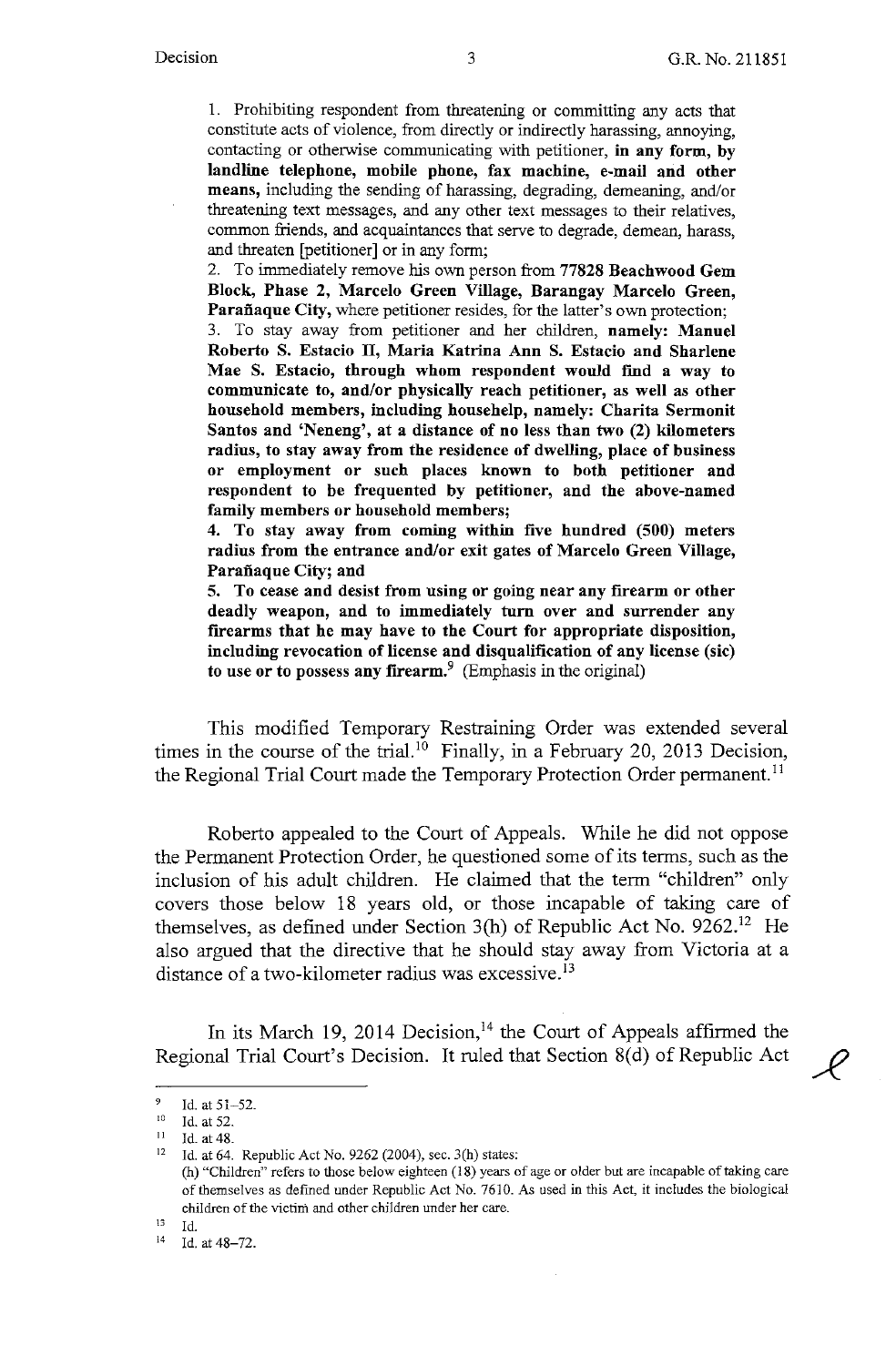$\overline{\mathscr{L}}$ 

No. 9262 does not only limit protection orders to women and her children, but includes "any designated family or household member" as well.<sup>15</sup>

Examining Section 4 of this Court's Rule on Violence Against Women and Their Children,<sup>16</sup> which states that family members include among others "husband and wife, parents and children, the ascendants or descendants," the Court of Appeals ruled that the provision does not limit what "children" means, and thus, may include the spouses' adult children.<sup>17</sup> It cited Section 4 of Republic Act No. 9262, which calls for the law's liberal construction to attain its objective of protecting abuse victims. <sup>18</sup>

The Court of Appeals also saw from Victoria's testimony how Roberto used their children to harass her, warranting their inclusion in the Permanent Protection Order. She testified that since Roberto could not talk to her personally and she would not reply to his messages, he would instead message their children, but copy furnish them to Victoria.<sup>19</sup> One of his text messages reads: *"[B]akit ninyo kinakampihan fang] nanay nyo samantalang siya ay isang puta, siya ay magnanakaw."20* 

The Court of Appeals also found that the children were subjected to psychological violence, as defined under Section  $3(c)$  of Republic Act No. 9262.<sup>21</sup> The children witnessed how Roberto physically and verbally abused Victoria, prompting them to advise their mother to leave their house for fear that Roberto might kill her. They also received text messages from Roberto, manifesting his intent to commit suicide. To the Court of Appeals, the Permanent Protection Order "preserved what little respect the children have left for their father and the bond between them," given that Roberto had violated the Temporary Protection Order and continued to hound Victoria and her children. $22$ 

The Court of Appeals also rejected Roberto's argument that the twokilometer radius was excessive. It ruled that Section  $8(d)$  of Republic Act No. 9262 leaves this determination to the court's discretion, which must not be disturbed absent grave abuse of discretion.<sup>23</sup>

The dispositive portion of the Decision reads:

Id. at 64-65. Republic Act No. 9262 (2004), sec. 8(d) states:

<sup>(</sup>d) Directing the respondent to stay away from petitioner and any designated family or household **member at a distance specified by the court, and to stay away from the residence, school, place of**  employment, or any specified place frequented by the petitioner and any designated family or household member.<br>
16 A.M. No. 04-10-11-SC (2004).<br>
17 Pollo n 65

<sup>17</sup>*Rollo,* p. 65.

<sup>&</sup>lt;sup>18</sup> Id. at 66-67.<br><sup>20</sup> Id. at 66.<br><sup>21</sup> Id. at 67.<br><sup>22</sup> Id. at 68.<br><sup>23</sup> Id. at 69.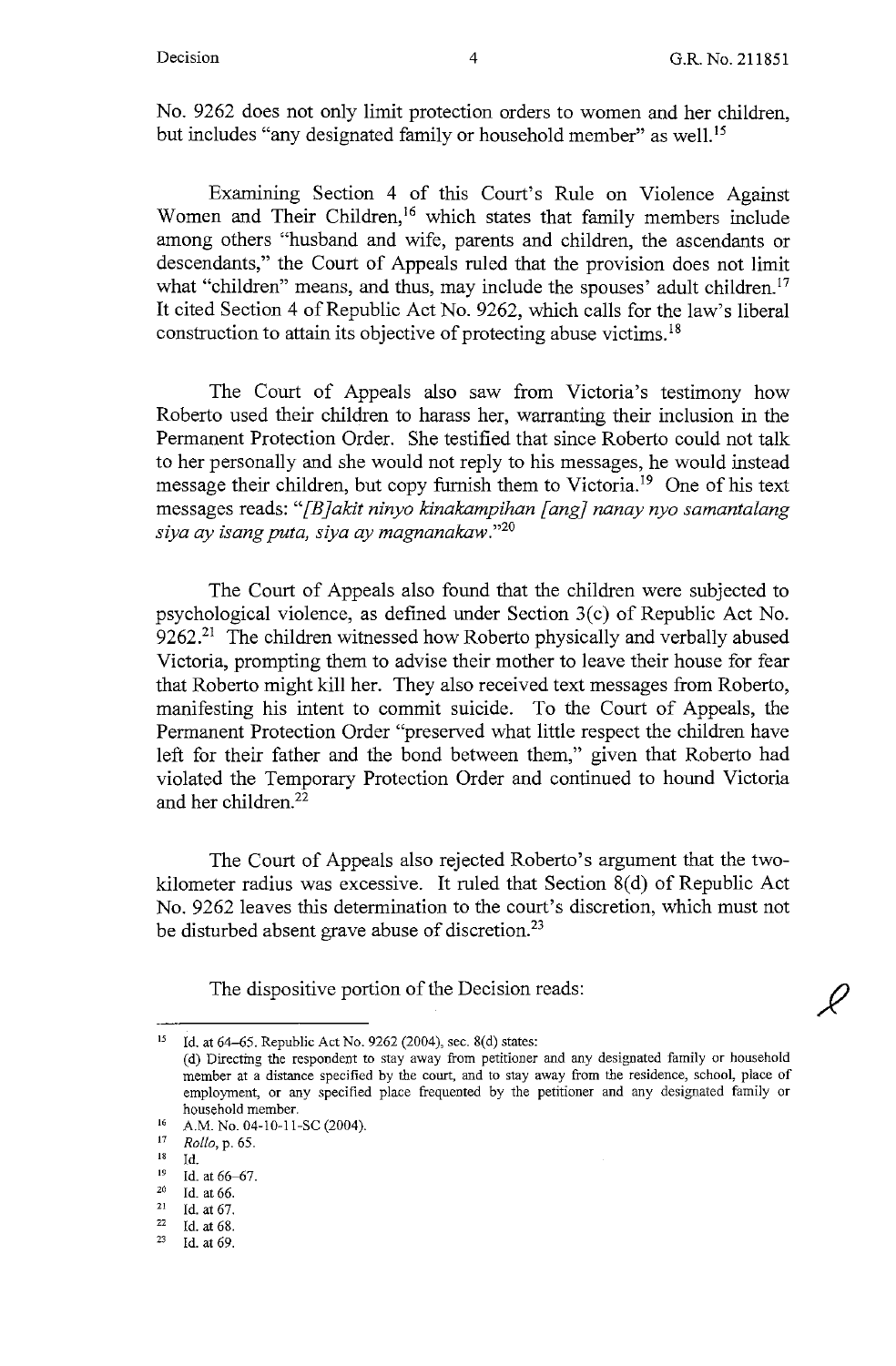**WHEREFORE,** premises considered, the appeal is **DENIED** and the assailed decision dated February 20, 2013 of the RTC, Parafiaque City, Branch 194, in Civil Case No. 11-0527 is hereby **AFFIRMED**.<sup>24</sup>

#### Hence, Roberto filed this Petition<sup>25</sup> against Victoria.

Petitioner argues that when the alleged acts occurred, their children were already past 18 years old; thus, the acts could not have fallen under the definition of "violence" under Republic Act No. 9262 because its Section 3(h) defines children as those under 18 years old, or older but are incapable of protecting themselves. While he admits that violence can also be committed against adult children, he insists that their case is not the kind that justifies the law's application.<sup>26</sup>

Petitioner concedes that adult children may be included in a stay-away directive under a protection order. He qualifies this, however, arguing that such directive must only be issued when needed to ensure the petitioning party's protection, and must still be in line with restorative justice.<sup>27</sup>

Expounding on this, petitioner posits that issuing the "extreme measure of a stay away directive" judicially severs a family relationship by removing physical presence among family members.<sup>28</sup> Given the State policy of protecting the family as a basic social institution, petitioner argues that the factual basis for a stay-away directive covering adult children must be determined separately from the issue of whether the wife is entitled to the relief sought. He says that the family relations between husband and wife on one hand, and those between a father and his children on the other, are related but are ultimately independent of each other.<sup>29</sup>

Meanwhile, in invoking restorative justice, petitioner submits that a permanent protection order should not affect the offending party's relations with other family members, especially those not parties to the case.<sup>30</sup> He argues that restorative justice demands a rigorous determination of the circumstances in each case, and that any doubts should be resolved in favor of preserving what is left of the family relations.31 He cites *Republic v. Molina*<sup>32</sup> to show that actions resulting in severing family relations require a rigorous judicial determination. $33$ 

 $^{24}$  Id. at 71.<br> $^{25}$  Id. at 4.1

 $\frac{25}{26}$  Id. at 4-18.<br> $\frac{25}{27}$  Id. at 7.

 $\frac{27}{28}$  Id.

 $\frac{28}{29}$  Id. at 8.

 $\frac{29}{30}$  Id.

<sup>30</sup> Id. 31 Id. at 8-9. 32 335 Phil. 664 (1997) [Per J. Panganiban, En Banc]. 33 *Rollo,* **pp. 9-1 l.**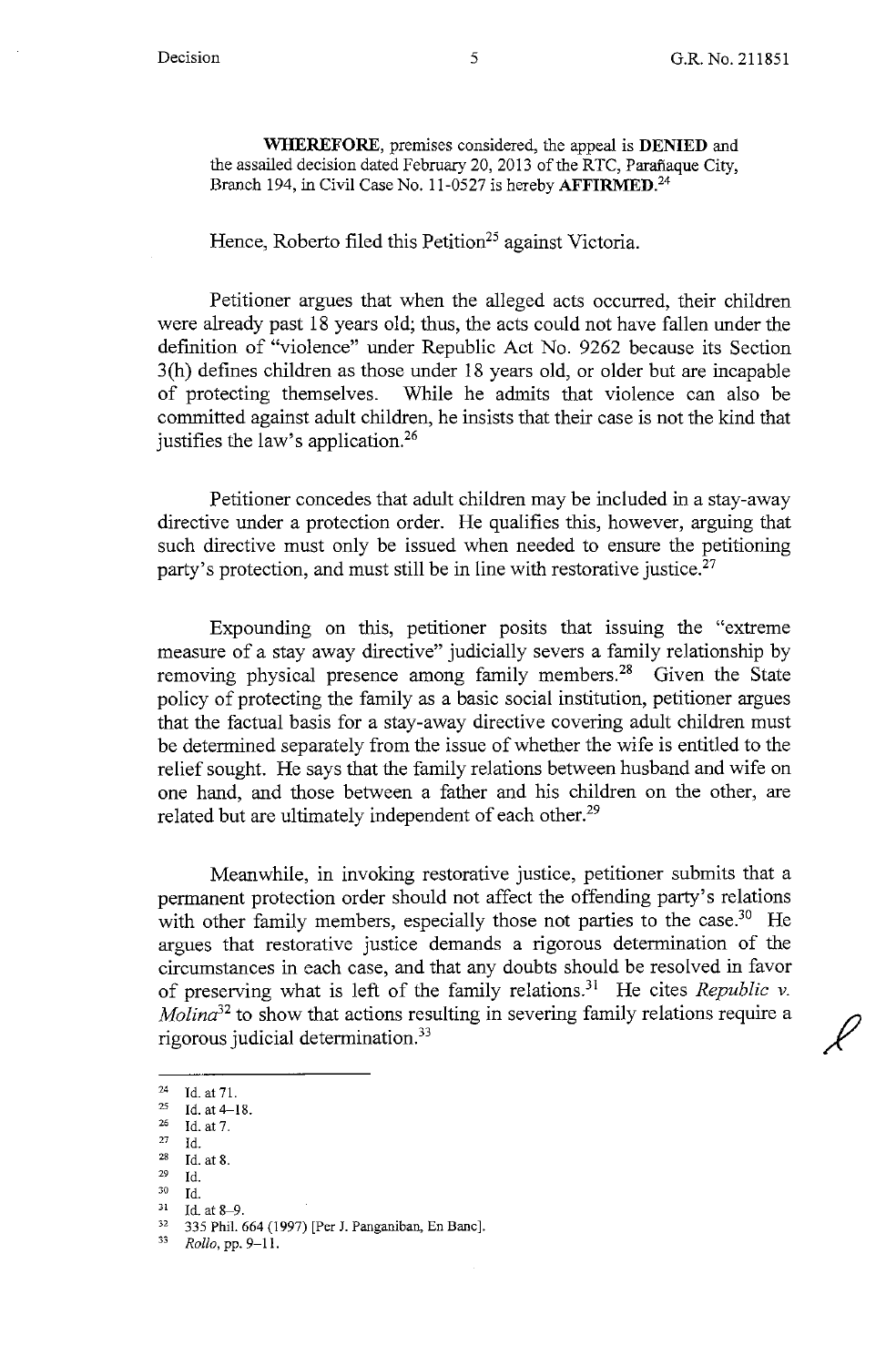In her Comment,<sup>34</sup> respondent echoes the Court of Appeals in arguing that adult children can be included in a protection order. Citing Section 8(d) of Republic Act No. 9262 and the Rule on Violence Against Women and Their Children, she maintains that the court can designate family members as beneficiaries of protection orders,<sup>35</sup> including adult children.<sup>36</sup>

Respondent claims that there is undisputed evidence on record showing that petitioner directly and indirectly harassed and inflicted psychological violence on his own children. She claims that this further justifies the children's inclusion in the Permanent Protection Order.<sup>37</sup>

Citing congressional records,<sup>38</sup> respondent posits that the legislative intent behind Republic Act No. 9262 was to also cover children, regardless of age.39 She claims that to apply protection orders only to children below 18 years old would be to suppress the law's purpose.40

Respondent also belies petitioner's claim that the issue of whether the petitioning party is entitled to a protection order must be determined separately from the issue of who are covered by it. In any case, she says that such determination is factual and is outside this Court's power of review.<sup>41</sup>

Respondent also asserts that petitioner's reliance on the principle of restorative justice is misplaced. She points out that restorative justice entails that the offenders acknowledge their transgression, which petitioner has not done.42

Finally, respondent cites *Go-Tan v. Tan43* and maintains that the Court of Appeals correctly applied the liberal construction rule in ruling that family members can also include adult children.<sup>44</sup>

In his Reply,<sup>45</sup> petitioner proposes an interpretation that would supposedly harmonize the definition of "children" under Section 3(h) and the term "other family members" under Section 8(d) of Republic Act No. 9262.<sup>46</sup> He suggests that adult children can only fall within the ambit of the

 $^{34}$  Id. at 85-117.<br><sup>35</sup> Id. at 92-94

 $^{35}$  Id. at 92-94.<br> $^{36}$  Id. at 94.<br> $^{37}$  Id. at 95.

<sup>&</sup>lt;sup>38</sup> Id. at 100-101.<br>
<sup>39</sup> Id. at 99.<br>
40 Id. at 101.<br>
<sup>41</sup> Id. at 103.<br>
<sup>42</sup> Id. at 109.<br>
<sup>43</sup> 588 Phil. 532 (2008) [Per J. Austria-Martinez, Third Division].

<sup>44</sup> *Rollo,* pp. 111-113. 45 Id. at 156-168. 46 Id. at 159.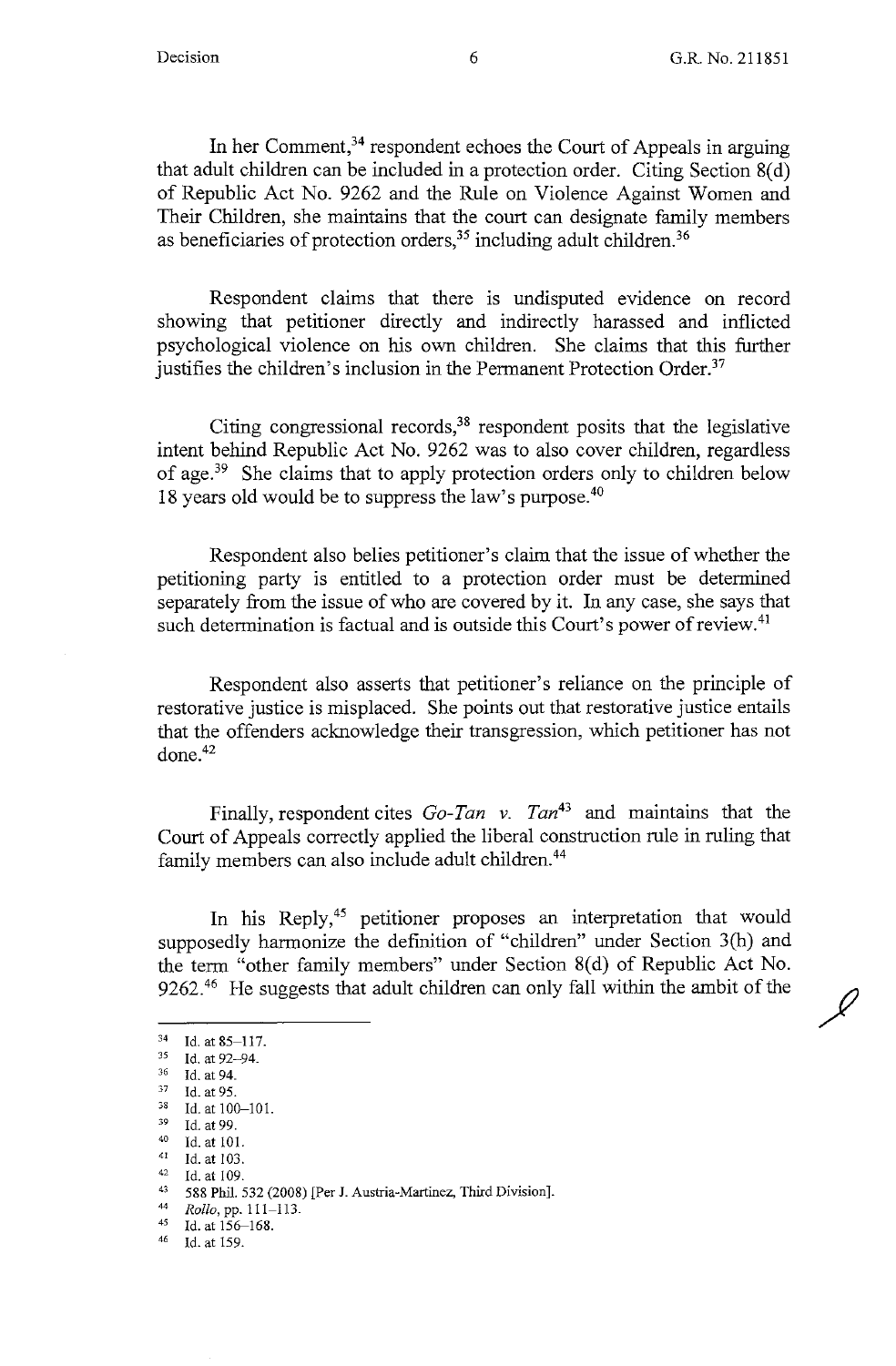law in the following instances: *first,* when filing for protection orders on their mother's behalf; *second,* when included in the protection order, provided that they are also household members of their mother; and *third,*  when included in the protection order even if they are not household members of their mother, provided that it would safeguard their mother from further harm, minimize disruption in her daily life, and facilitate her opportunity and ability "to independently regain control over her life."47

Petitioner also claims that Section 11 of the Rule on Violence Against Women and Their Children requires the consent of any designated family member who may be included in a protection order. According to him, their children never consented to be included, as they wanted to remain neutral in the case.48

The sole issue for this Court's resolution is whether or not the adult children of Roberto Estacio y Salvosa and Ma. Victoria Estacio y Santos may be included in the stay-away directive under the Permanent Protection Order issued pursuant to Republic Act No. 9262.

I

Republic Act No. 9262 is a social legislation enacted as a measure to address domestic violence. It acknowledges that in situations where abuse happens at home, women are the likely victims. This is largely due to the unequal power relationship between men and women, and the widespread gender bias and prejudice against women which have historically prevented their full advancement, forcing them into subordination to men.<sup>49</sup>

The law specifically protects women from violence committed in the context of an intimate relationship, which can be physical violence, sexual violence, psychological violence, or economic abuse. This also includes those committed against the woman's child. $50$ 

This law's constitutionality was challenged in *Garcia v. Drilon.51*  There, a woman sought a temporary protection order for herself and her minor children against her husband, who committed physical, emotional, psychological, and economic abuse against her. At one point, the physical abuse caused some bruises, hematoma, and bleeding. The husband also had an extramarital affair and even boasted his sexual relations to their house help. He would also tum his ire on their daughter, whom he beat on the chest and slapped many times, because he thought she was the one who

<sup>47</sup> Id. at 161. 48 Id. at 161-162. 49 *Garcia v. Drilon,* 712 Phil. 44, 85 (2013) [Per J. Perlas-Bernabe, En Banc]. 50 Republic Act No. 9262 (2004), sec. 3(a).

<sup>51</sup> 712 Phil. 44 (2013) [Per J. Perlas-Bernabe, En Banc].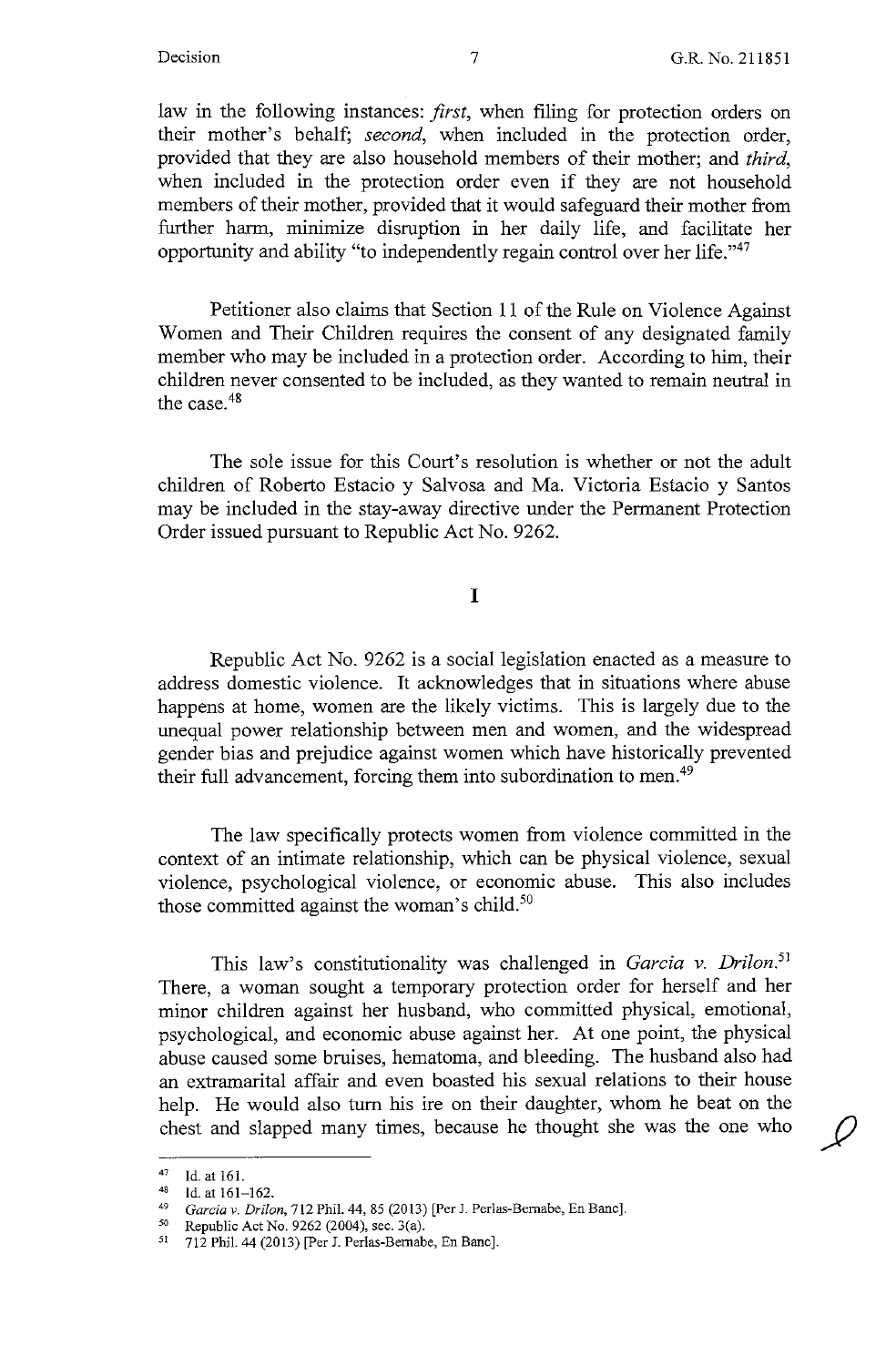discovered his extramarital affair. All these had driven the wife to attempt suicide. When the husband learned of this, he simply fled the house instead of taking his wife to the hospital. He also never bothered to visit her in the hospital during the one week that she was confined.<sup>52</sup>

The trial court in *Garcia* issued a temporary protection order, which was subsequently modified and extended multiple times. Eventually, the husband refused to comment on a motion to renew the temporary protection order, and instead filed a petition for prohibition before the Court of Appeals. There, he assailed the constitutionality of Republic Act No. 9262, arguing that it violated the equal protection clause. When the Court of Appeals dismissed his petition, Garcia elevated the case to this Court.<sup>53</sup>

This Court upheld the law, ruling that it was founded on substantial distinctions, particularly the unequal power relationship between men and women:

The unequal power relationship between women and men; the fact that women are more likely than men to be victims of violence; and the widespread gender bias and prejudice against women all make for real differences justifying the classification under the law. As Justice McIntyre succinctly states, "the accommodation of differences ... is the essence of true equality."

According to the Philippine Commission on Women (the National Machinery for Gender Equality and Women's Empowerment), violence against women (VAW) is deemed to be closely linked with the unequal power relationship between women and men otherwise known as "genderbased violence." Societal norms and traditions dictate people to think men are the leaders, pursuers, providers, and take on dominant roles in society while women are nurturers, men's companions and supporters, and take on subordinate roles in society. This perception leads to men gaining more power over women. With power comes the need to control to retain that power. And VAW is a form of men's expression of controlling women to retain power. 54 (Citations omitted)

Hence, Republic Act No. 9262 has been upheld as a valid law meant to address this historical and societal problem.<sup>55</sup>

This unequal power relation is better understood when one considers its deep historical roots:

 $\ldots$  .

 $52$  Id. at 67-68.<br> $53$  Id. at 76-77.

<sup>&</sup>lt;sup>54</sup> Id. at 91-92.

*<sup>55</sup>* Id. at 112.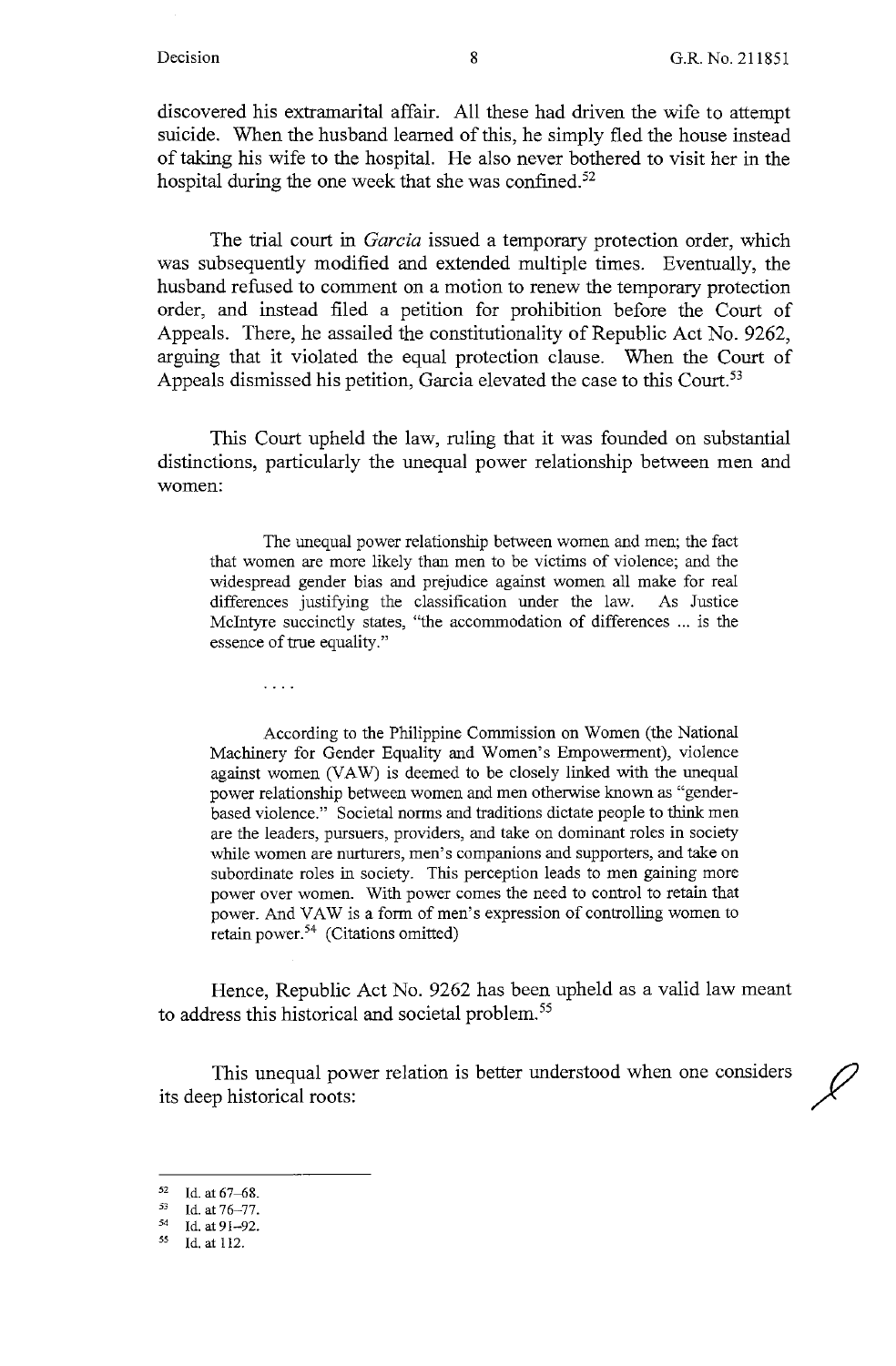The perspective portraying women as victims with a heritage of victimization results in the unintended consequence of permanently perceiving all women as weak. This has not always been accepted by many other strands in the Feminist Movement.

As early as the 70s, the nationalist movement raised questions on the wisdom of a women's movement and its possible divisive effects, as "class problems deserve unified and concentrated attention [while] the women question is vague, abstract, and does not have material base."

In the early 80s, self-identifying feminist groups were formed. The "emancipation theory" posits that female crime has increased and has become more masculine in character as a result of the women's liberation movement.

Feminism also has its variants among Muslims. In 2009, Musawah ("equality" in Arabic) was launched as a global movement for equity and justice in the Muslim family. It brought together activists, scholars, legal practitioners, policy makers, and grassroots women and men from all over the world. Their belief is that there cannot be justice without equality, and its holistic framework integrates Islamic teachings, universal human rights, national constitutional guarantees of equality, and the lived realities of women and men. 56 (Citations omitted)

Nevertheless, it is improper to think that women are always victims. This will only reinforce their already disadvantaged position. At the same time, we must also acknowledge that men can also be victims of domestic abuse in a patriarchal society:

There is now more space to believe that portraying only women as victims will not always promote gender equality before the law. It sometimes aggravates the gap by conceding that women have always been dominated by men. In doing so, it renders empowered women invisible; or, in some cases, that men as human beings can also become victims.

In this light, it may be said that violence in the context of intimate relationships should not be seen and encrusted as a gender issue; rather, it is a power issue. Thus, when laws are not gender-neutral, male victims of domestic violence may also suffer from double victimization first by their abusers and second by the judicial system. Incidentally, focusing on women as the victims entrenches some level of heteronormativity. It is blind to the possibility that, whatever moral positions are taken by those who are dominant, in reality intimate relationships can also happen between men.<sup>57</sup> (Citations omitted)

This is one of those cases. Boys and even adult men, like one of the children here, who are part of households where domestic abuse occurs also deserve protection. They, too, deserve insulation from any form of violence enabled by a patriarchal system-not only because of the need to preserve

<sup>56</sup> J. Leonen, Concurring Opinion in *Garcia v. Drilon,* 712 Phil. 44, 170-171 (2013) [Per J. Perlas-Bemabe, En Banc].

<sup>57</sup> Id. at 171-172.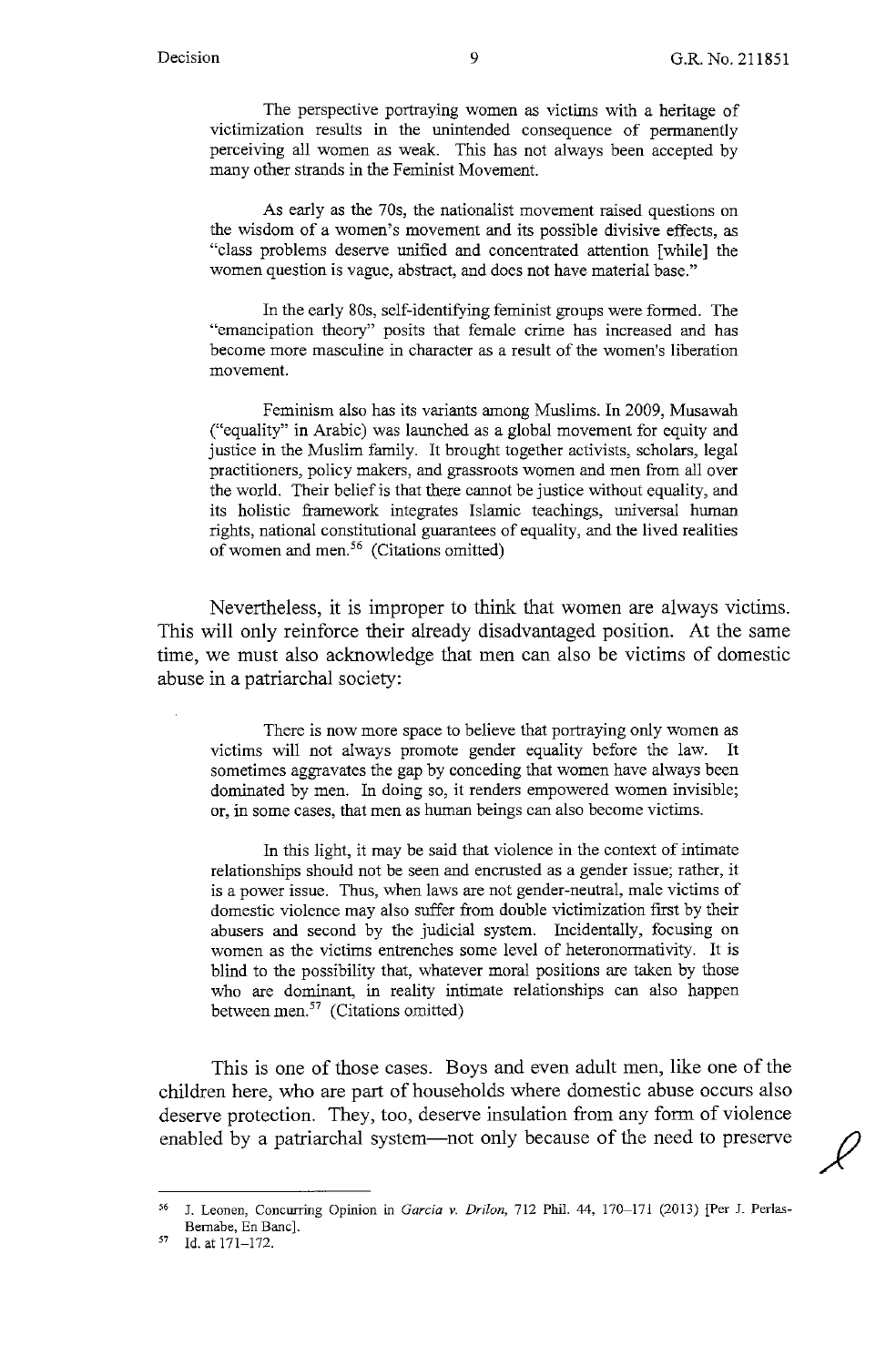the harmony within the household, but also because of their inherent dignity and right to be free from such abuse.

Thus, the law gives victims of violence remedies that can address their situation. One innovative creation of this law is the remedy of protection orders, which are issued to protect the woman and her child from further acts of violence committed by the offender. They safeguard "the victim from further harm, minimizing any disruption in the victim's daily life, and facilitating the opportunity and ability of the victim to independently regain control over her life."<sup>58</sup>

Of the many reliefs that may be granted under a protection order, the main controversy in this case revolves around the one provided in Section 8(d) of Republic Act No. 9262:

 $SECTION 8.$  Protection Orders.  $- A$  protection order is an order issued under this Act for the purpose of preventing further acts of violence against a woman or her child specified in Section 5 of this Act and granting other necessary relief. The relief granted under a protection order should serve the purpose of safeguarding the victim from further harm, minimizing any disruption in the victim's daily life, and facilitating the opportunity and ability of the victim to independently regain control over her life. The provisions of the protection order shall be enforced by law enforcement agencies. The protection orders that may be issued under this Act are the barangay protection order (BPO), temporary protection order (TPO) and permanent protection order (PPO). The protection orders that may be issued under this Act shall include any, some or all of the following reliefs:

> ( d) Directing the respondent to stay away from petitioner and any designated family or household member at a distance specified by the court, and to stay away from the residence, school, place of employment, or any specified place frequented by the petitioner and any designated family or household member.

This provision is reflected in the Rule on Violence Against Women and Their Children<sup>59</sup> promulgated by this Court. Section 11, paragraphs (d) and (e) of the Rule state:

SECTION 11. Reliefs available to the offended party.  $-$  The protection order shall include any, some or all of the following reliefs:

 $\omega$  is a  $\omega$ 

 $\ldots$  .

<sup>58</sup> Republic Act No. 9262 (2004), sec. 8.

<sup>59</sup> A.M. No. 04-10-11-SC (2004).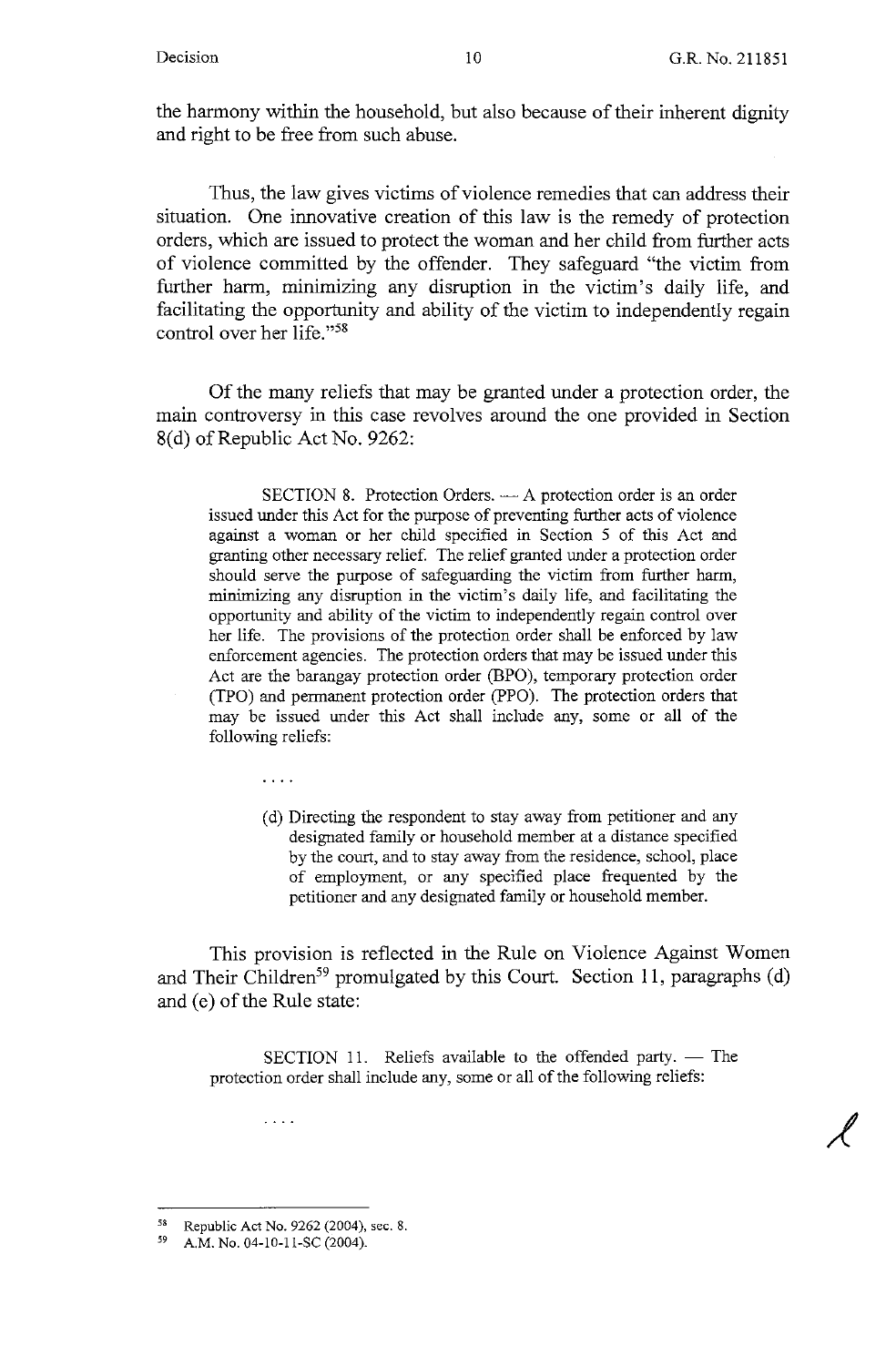- ( d) Requiring the respondent to stay away from the offended party and any designated family or household member at a distance specified by the court;
- ( e) Requiring the respondent to stay away from the residence, school, place of employment or any specified place frequented regularly by the offended party and any designated family or household member.

This Court agrees with the Court of Appeals that neither Republic Act No. 9262 nor the Rule distinguishes children as to their age when they are referred to as being covered by protection orders. Notably, Section 8(d) of Republic Act No. 9262 simply provides "designated family or household member[s]" as the possible beneficiaries of protection orders.

Meanwhile, Section 4(c) of the Rule defines who family members are:

 $SECTION 4.$  Definitions.  $-$  As used in this Rule:

( c) "Members of the family" shall include husband and wife, parents and children, the ascendants or descendants, brothers and sisters, whether of the full or half blood, whether living together or not.

Thus, when the law speaks of family members in the context of protection orders, it also covers descendants as a whole class-even those who are no longer considered "children" under Section 3(h) of the law.

Petitioner's insistence on the conflict between Section 3(h) and Section 8(d) is more imaginary than real. The text of the law is clear. Courts have the discretion to designate family members who will be included in protection orders, as long as it is in line with the remedy's purpose: to safeguard the victim from further harm, minimize disruptions in her daily life, and let her independently regain control over her life.<sup>60</sup> Petitioner himself admits that adult children may be included in the protection order, as long as it is in line with these objectives.<sup>61</sup>

Republic Act No. 9262 itself mandates a liberal construction of the law to advance its objectives, as applied in *Go-Tan v. Tan. <sup>62</sup>*

In *Go-Tan,* a woman sought a protection order not just against her husband but also against her parents-in-law. She alleged that her husband, in conspiracy with her parents-in-law, caused verbal, psychological, and economic abuses against her in violation of Republic Act No. 9262. They

<sup>60</sup> Republic Act No. 9262 (2004), sec. 8.

<sup>61</sup>*Rollo,* p. 161.

<sup>62 588</sup> Phil. 532 (2008) [Per J. Austria-Martinez, Third Division].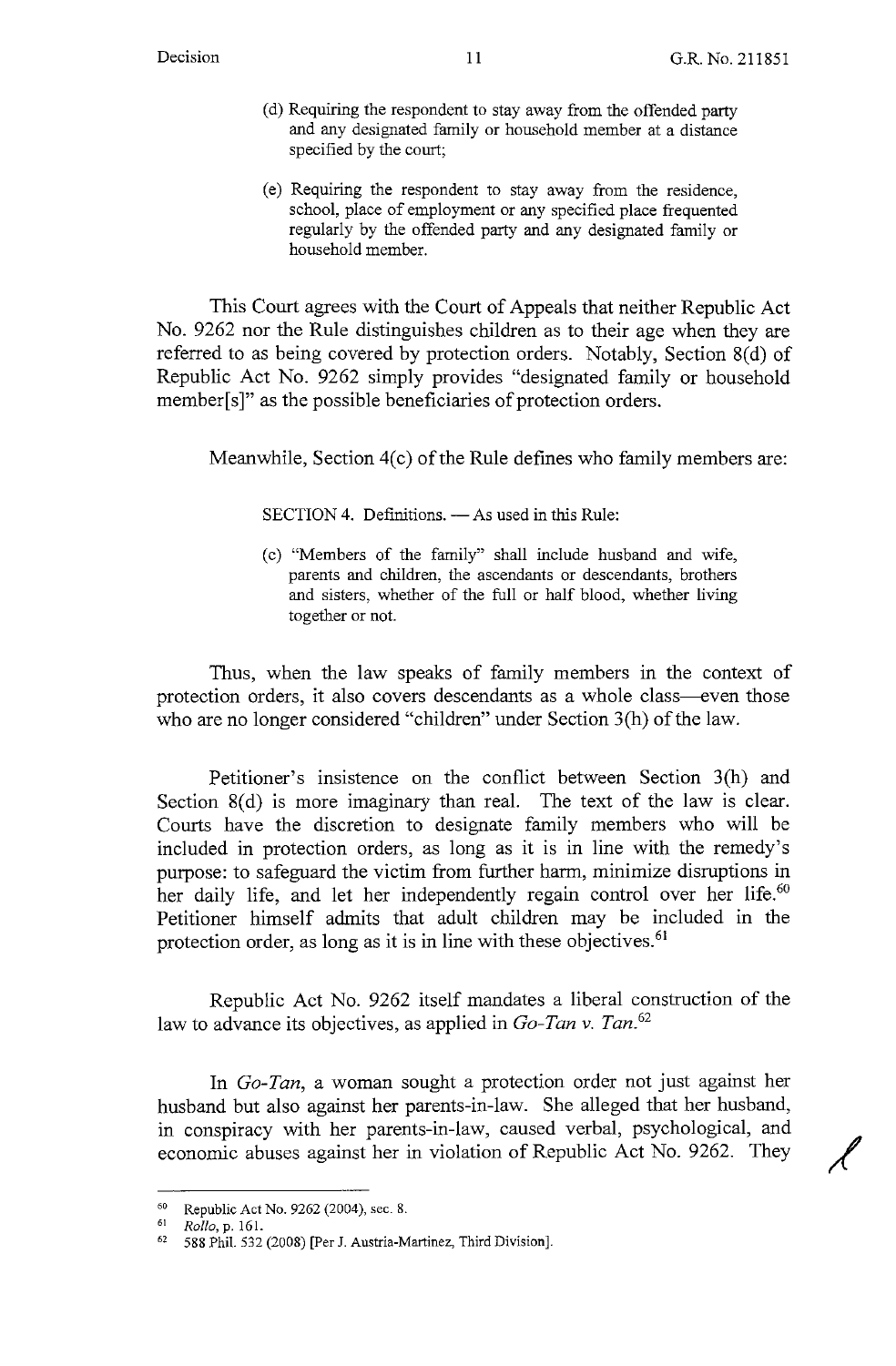allegedly gave her insufficient financial support, harassed her to leave the family home, and employed other kinds of abuses.<sup>63</sup>

Initially, the trial court issued a temporary protection order, but eventually dismissed the case as to the parents-in-law on the ground that, being parents-in-law, they were not covered as respondents under Republic Act No. 9262. The wife questioned the ruling before this Court, arguing that her parents-in-law should be covered by Republic Act No. 9262 as they were allegedly her husband's conspirators in the commission of violence against her. $64$ 

This Court agreed with the wife and acknowledged that violence may be committed against a woman, directly or indirectly, by an offender through other persons. In keeping with the law's policy to protect the safety of victims of violence, this Court allowed the parents-in-law to remain as respondents in the petition for a protection order.<sup>65</sup> Since Section 4 of the law expressly mandated its liberal construction, this meant that courts are bound to interpret its provisions in a manner that advances the intent behind the law, thus:

It bears mention that the intent of the statute is the law and that this intent must be effectuated by the courts. In the present case, the express language of R.A. No. 9262 reflects the intent of the legislature for liberal construction as will best ensure the attainment of the object of the law according to its true intent, meaning and spirit - the protection and safety of victims of violence against women and children.<sup>66</sup>

Thus, in *Go-Tan,* where the parents-in-law conspired with their son to inflict violence on the wife, this Court deemed fit to allow them to remain impleaded in the case—breathing life to the spirit of Republic Act No. 9262, which is to protect the victim from further violence.

The same reasoning applies here. In this case, petitioner both directly and indirectly inflicted violence on respondent. When he could not get any response from her, he used their children to contact and harass her, sending them text messages that demeaned their mother. He even copy furnished respondent with these messages to make sure that she knew what he told their children. This adds further insult to the words. At any rate, the messages were targeted, albeit indirectly, at respondent to harass her.

Just as in *Go-Tan,* the trial court here deemed fit to include the children in the Permanent Protection Order, as this would give life to the

<sup>63</sup> *Go-Tan v. Tan,* 588 Phil. 532, 534--536 (2008) [Per J. Austria-Martinez, Third Division].

<sup>64</sup> Id. at 536-538.<br>
65 Id. at 543.<br>
66 Id. at 542.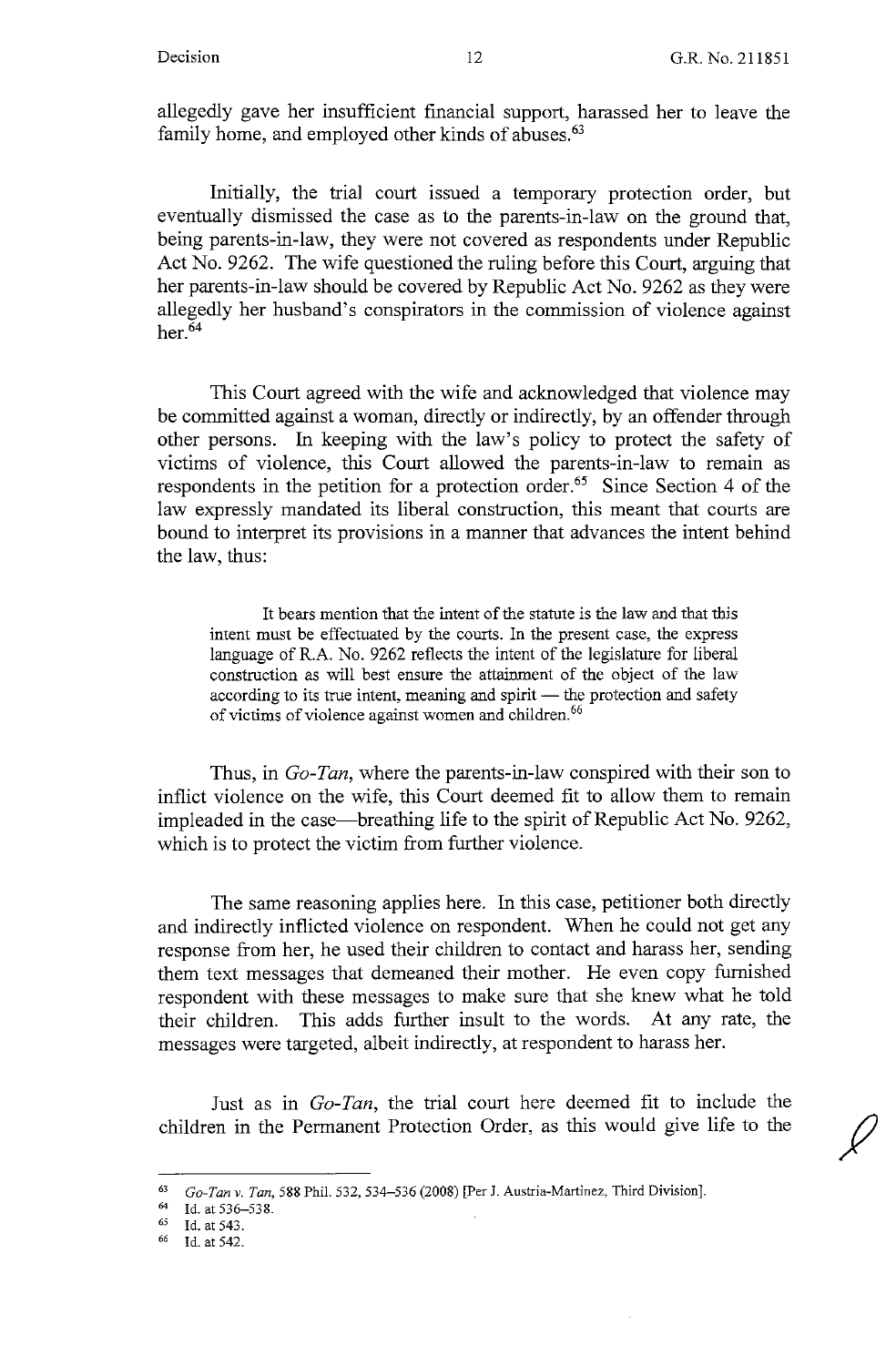law's policy of protecting respondent from the violence committed against her.

#### II

Petitioner's harassment of respondent through their children is a classic case of coercive control.

Although not expressly mentioned, coercive control is recognized as a form of psychological violence under Republic Act No. 9262.<sup>67</sup> Psychological violence is defined under Section 3(a)(C) as:

SECTION 3. Definition of Terms. - As used in this Act,

- (a) *"Violence against women and their children"* refers to any act or a series of acts committed by any person against a woman who is his wife, former wife, or against a woman with whom the person has or had a sexual or dating relationship, or with whom he has a common child, or against her child whether legitimate or illegitimate, within or without the family abode, which result in or is likely to result in physical, sexual, psychological harm or suffering, or economic abuse including threats of such acts, battery, assault, coercion, harassment or arbitrary deprivation of liberty. It includes, but is not limited to, the following acts:
	- $\frac{1}{2}$  ,  $\frac{1}{2}$  ,  $\frac{1}{2}$
	- C. *"Psychological violence"* refers to acts or omissions causing or likely to cause mental or emotional suffering of the victim such as but not limited to intimidation, harassment, stalking, damage to property, public ridicule or humiliation, repeated verbal abuse and mental infidelity. It includes causing or allowing the victim to witness the physical, sexual or psychological abuse of a member of the family to which the victim belongs, or to witness pornography in any form or to witness abusive injury to pets or to unlawful or unwanted deprivation of the right to custody and/or visitation of common children.

As a form of psychological violence, coercive control pertains to a "pattern of behavior meant to dominate a partner through different tactics such as physical and sexual violence, threats, emotional insults, and economic deprivation."<sup>68</sup>

<sup>67</sup> *Tani-De La Fuente v. De La Fuente,* 807 Phil. 31, 49 (2017) [Per J. Leanen, Second Division]. 68 Id.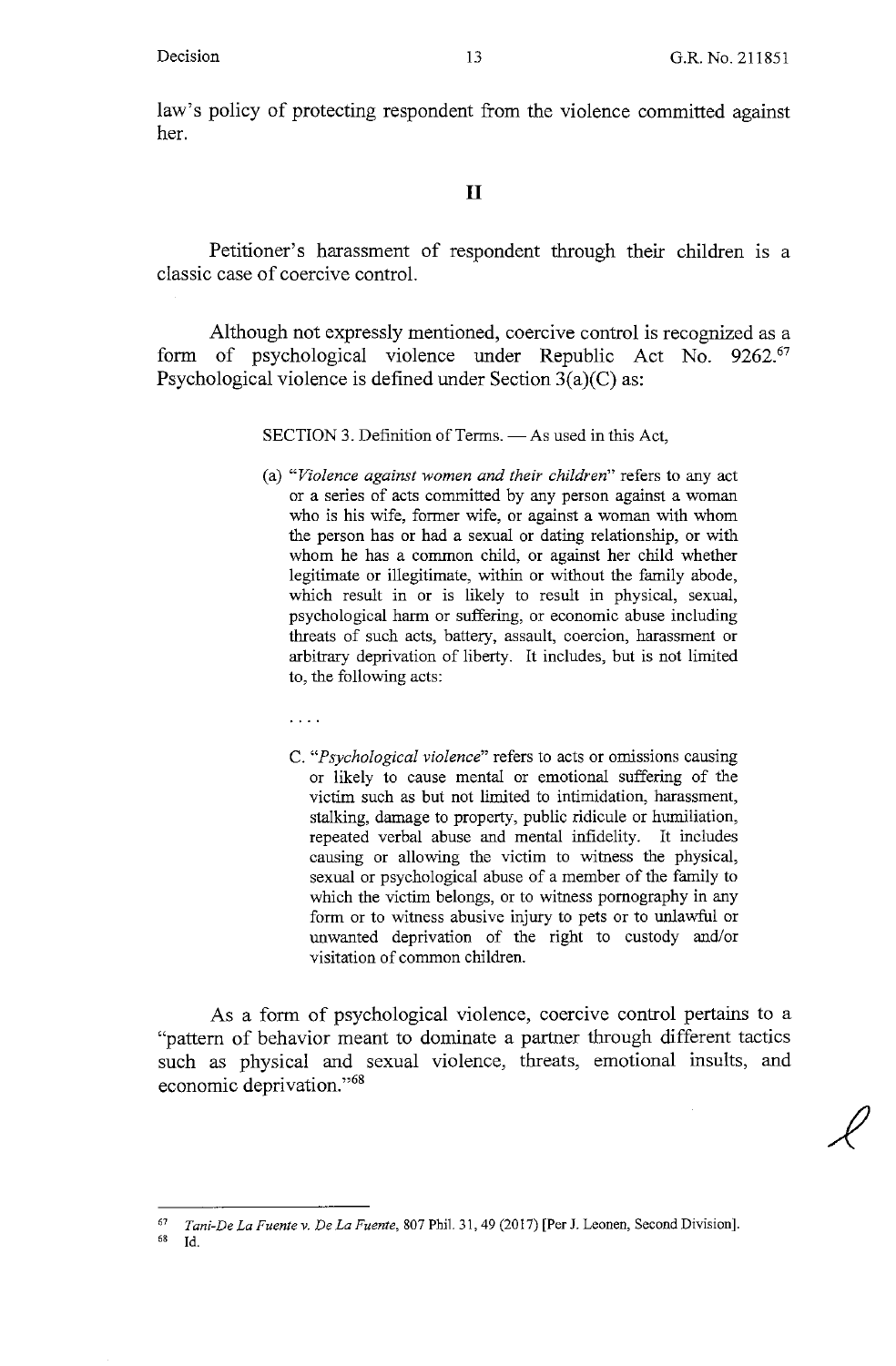In relationships where coercive control exists, dominant partners do things that help them exert long-term power and control over their partners,<sup>69</sup> such as isolating them from society, manipulating their children, using their male privilege, or employing economic abuse. $70$ 

While domestic abuse has traditionally been seen only through physical abuse, violence can and does occur in other forms, such as psychological abuse. It is helpful to not only look at isolated acts—usually of physical abuse-but to also focus on the effects of these acts on the coercion and control of one partner over the other.<sup>71</sup> To achieve a fuller understanding of domestic violence, its distorting consequences on the dynamics that exist in an intimate relationship should be important considerations. Its damaging effects on the freedom of victims to live their lives in peace are, after all, what the law ultimately seeks to eliminate.

Here, petitioner's intent to intimidate and dominate respondent is readily seen. Back when they still cohabited, petitioner would verbally and physically abuse respondent in front of their children. His threats to kill her were so real that even their children advised her to leave the conjugal home because they feared for her life. When he no longer had contact with her, petitioner resorted to using their children as pawns. He would use this passive-aggressive behavior to assert his perceived dominance over respondent when he could not get what he wanted. All of these can be characterized as psychological violence committed against respondent, which have disrupted respondent's life.

Thus, whether petitioner committed acts of violence directly against his children is beside the point. That the children were exploited so that he could indirectly harass respondent is sufficient basis for their inclusion in the stay-away directive. To begin with, petitioner himself dragged their children in the controversy. With the stay-away directive, petitioner can no longer use their children to inflict violence on respondent.

Citing the rationale behind the Rule on Violence Against Women and Their Children, this Court held in *Garcia:* 

The scope of reliefs in protection orders is broadened to ensure that the victim or offended party is afforded all the remedies necessary to curtail access by a perpetrator to the victim. This serves to safeguard the victim from greater risk of violence; to accord the victim and any designated family or household member safety in the family residence,

<sup>69</sup> Nancy Ver Steegh, *The Uniform Collaborative Law and Intimate Partner Violence: A Roadmap for Collaborative (and Non-Collaborative) Lawyers,* 38 HOFSTRA LAW REVIEW 699, 714 (2009).

<sup>70</sup> Id. 71 **Tamara K. Keunnen,** *Analyzing the Impact a/Coercion on Domestic Violence Victims: How Much is Too Much,* 22 BERKELEY JOURNAL OF GENDER, LAW & JUSTICE 2, 10 (2007).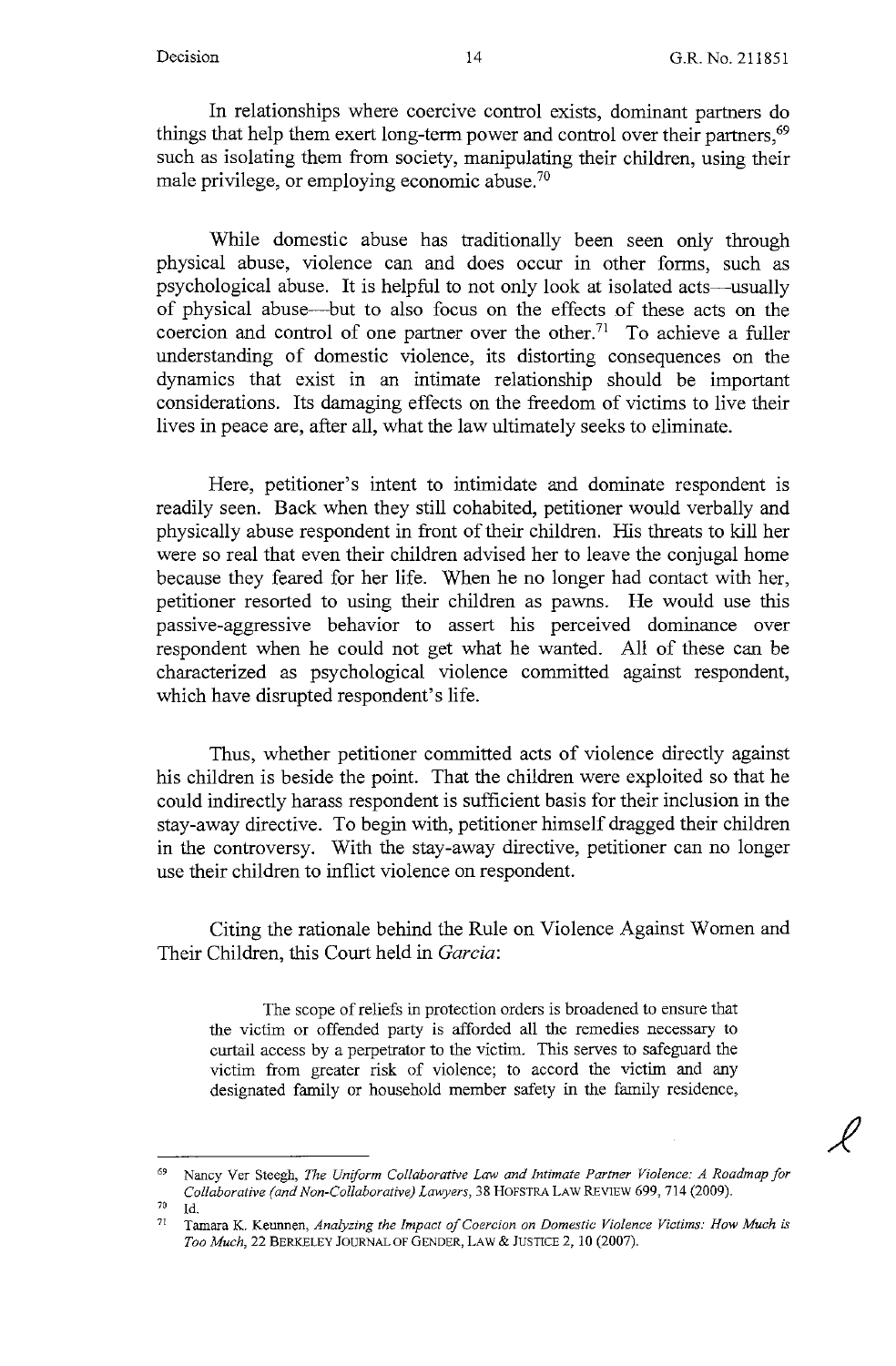and to prevent the perpetrator from committing acts that jeopardize the employment and support of the victim.<sup>72</sup>

### III

Petitioner also argues the lack of their children's consent to being included in the Permanent Protection Order.

While Section S(k) of Republic Act No. 9262 requires the consent of family and household members, this requirement must only be met in instances when a court grants a relief not mentioned in the law. Section S(k) provides:

SECTION 8. *Protection Orders.* - ...

 $\sim 100$  km s  $^{-1}$ 

 $\ldots$ 

(k) Provision of such other forms of relief as the court deems necessary to protect and provide for the safety of the petitioner and any designated family or household member, provided petitioner and any designated family or household member consents to such relief.

This is replicated in the last paragraph of Section 11 of the Rule on Violence Against Women and Their Children:

SECTION 11. Reliefs available to the offended party.  $-$  The protection order shall include any, some or all of the following reliefs:

The court may grant such other forms of relief to protect the offended party and any designated family or household member who consents to such relief

The law recognizes that it cannot provide an exhaustive list of reliefs that can address all kinds of problems in situations of violence. Section  $8(k)$ is a catch-all provision that gives courts the space to devise reliefs that are truly responsive to the problems of each case. Our courts are allowed the liberty to create solutions that will apply even to peculiar circumstances.

In instances when the law calls for the courts' exercise of discretion, consent from the affected persons is required as a measure to ensure that the reliefs ultimately granted are beneficial and protective of their interests. This consent requirement, however, is not necessary for specific reliefs

<sup>&</sup>lt;sup>72</sup> *Garcia v. Drilon, 712 Phil. 44, 105 (2013)* [Per J. Perlas-Bernabe, En Banc].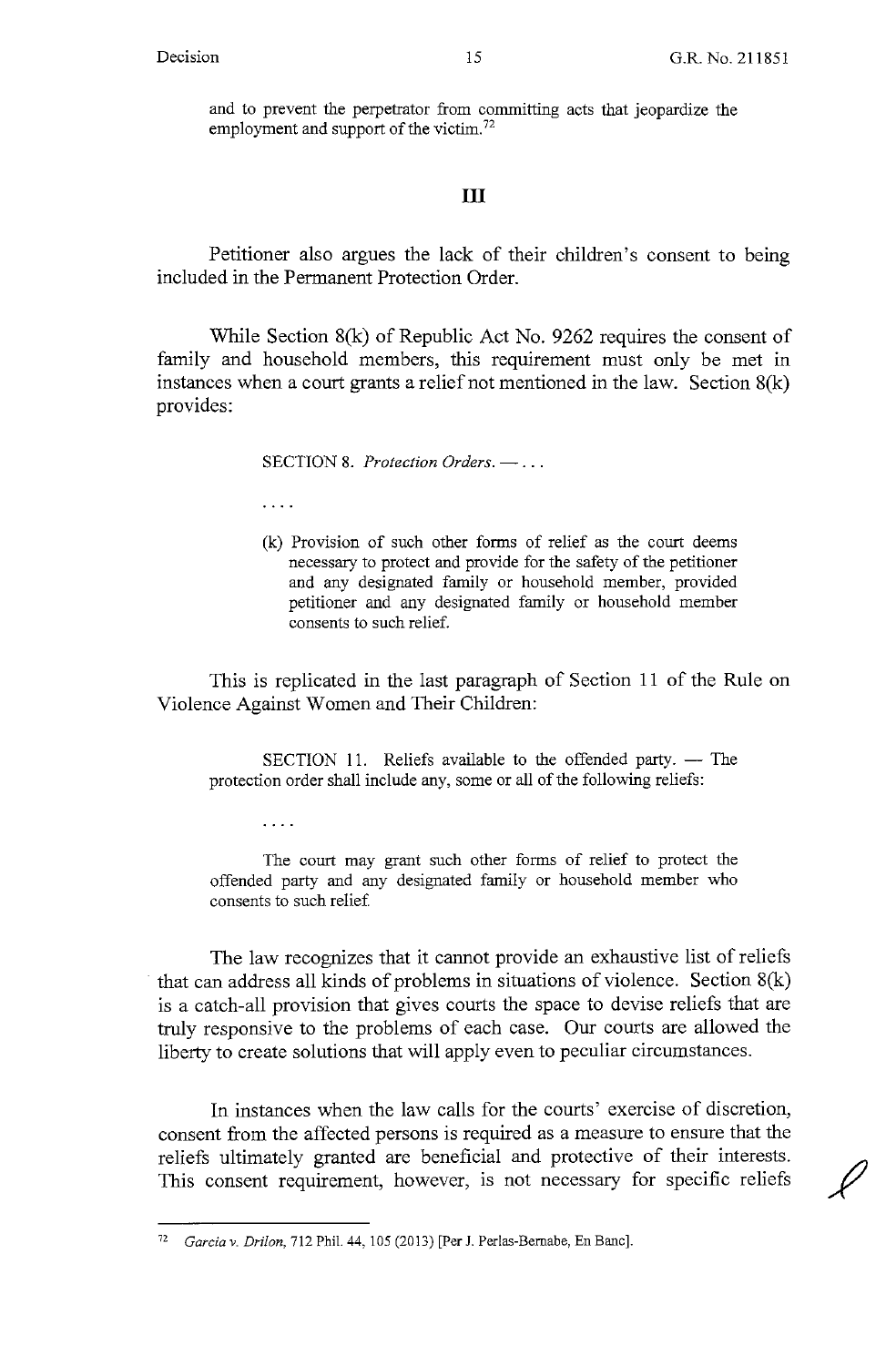already designed and granted by the law under paragraphs (a) to G) of Section 8, including stay-away directives under paragraph (d).

#### **IV**

Petitioner also harps on broad principles such as restorative justice and the family as a basic social institution in arguing against the inclusion of his adult children in the Permanent Protection Order.

Restorative justice is a concept usually applied in criminal punishments. As defined in Philippine law, it is the "principle which requires a process of resolving conflicts with the maximum involvement of the victim, the offender and the community. It seeks to obtain reparation for the victim; reconciliation of the offender, the offended and the community; and reassurance to the offender that he/she can be reintegrated into society. It also enhances public safety by activating the offender, the victim and the community in prevention strategies."73

In penology, restorative justice posits that conflict resolution should be aimed at restoring relations within the community. This process involves the active participation of all persons affected, including victims who are given the opportunity to confront their offenders, to let the offenders know the harm caused to them and their community. In turn, remorseful offenders who accept responsibility for their mistakes are given the opportunity to be rehabilitated and ultimately reintegrated into society. <sup>74</sup>

The Rule on Violence Against Women and Children expressly states in Section 275 that it shall be liberally construed to promote the law's objectives pursuant to restorative justice. One of these objectives is to ensure that both the offender and the offended party are given the proper treatment. Thus, the Rule contains reliefs aimed at both the protection of the victims and the restoration of the offender.

Protection orders have this dual function. The reliefs enumerated under Republic Act No. 9262 are protective in nature, aiming to prevent continuous harm done to the woman, her children, or other relevant members of the household:

<sup>73</sup> Republic Act No. 9344 (2006), sec. 4(q). This definition is replicated in A.M. No. 02-1-18-SC (2002), sec. 4(o). 74 **United Nations Office on Drugs and Crime,** *Handbook on Restorative Justice Programmes,* **CRIMINAL** 

JUSTICE HANDBOOK SERIES (2006) 9-11, available at <https://www.unodc.org/pd£'criminal \_justice/Handbook\_ on\_ Restorative \_Justice \_Programmes.pdf> (last accessed on September 15, 2020).

<sup>75</sup> A.M. No. 04-10-11-SC (2004), sec. 2 states: **SECTION 2. Construction.** - This Rule shall be liberally construed to promote its objectives pursuant **to the principles of restorative justice.**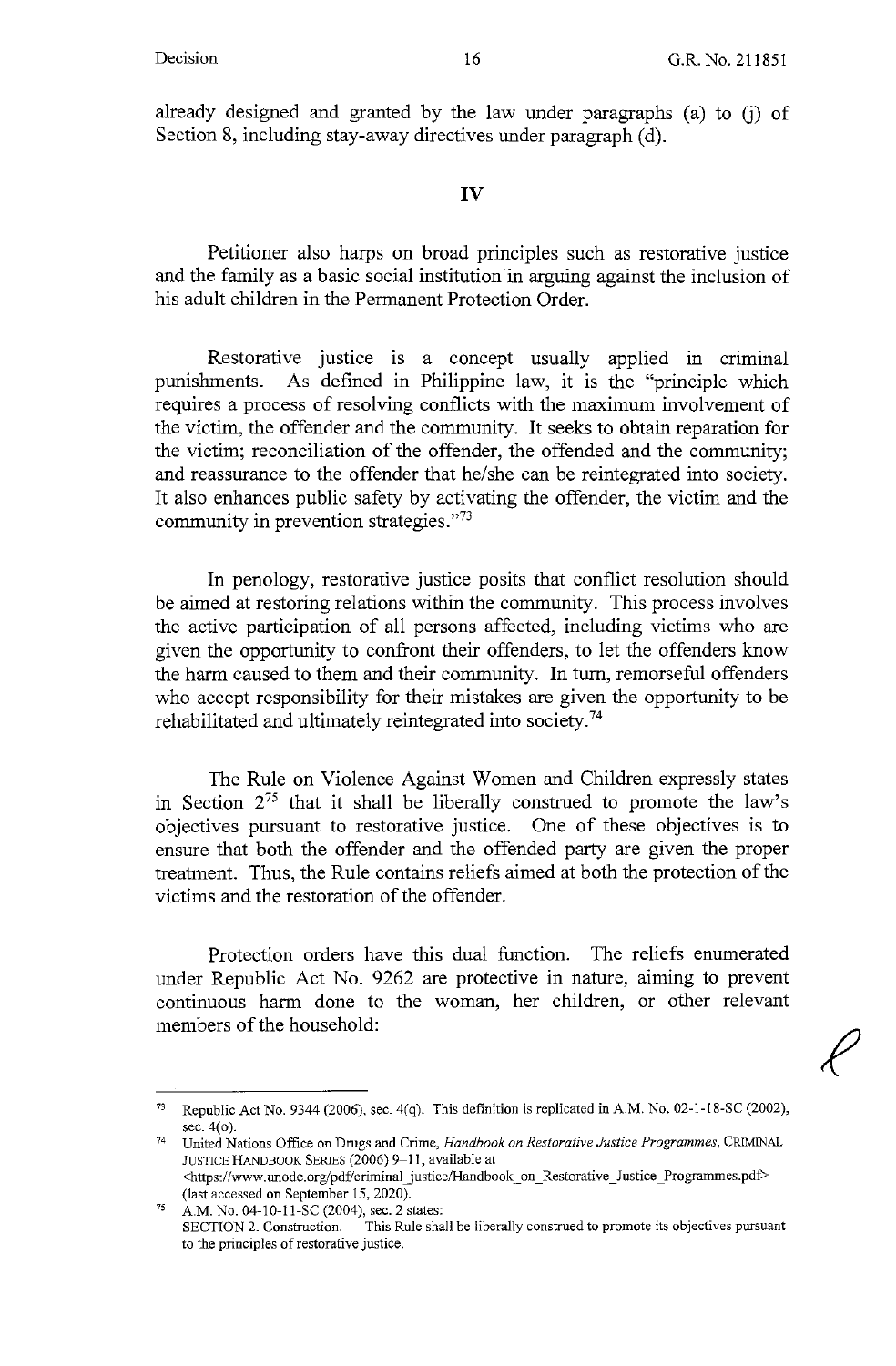SECTION 8. Protection Orders. ---

(a) Prohibition of the respondent from threatening to commit or committing, personally or through another, any of the acts mentioned in Section 5 of this Act;

(b) Prohibition of the respondent from harassing, annoying, telephoning, contacting or otherwise communicating with the petitioner, directly or indirectly;

( c) Removal and exclusion of the respondent from the residence of the petitioner, regardless of ownership of the residence, either temporarily for the purpose of protecting the petitioner, or permanently where no property rights are violated, and, if respondent must remove personal effects from the residence, the court shall direct a law enforcement agent to accompany the respondent to the residence, remain there until respondent has gathered his things and escort respondent from the residence;

( d) Directing the respondent to stay away from petitioner and any designated family or household member at a distance specified by the court, and to stay away from the residence, school, place of employment, or any specified place frequented by the petitioner and any designated family or household member;

( e) Directing lawful possession and use by petitioner of an automobile and other essential personal effects, regardless of ownership, and directing the appropriate law enforcement officer to accompany the petitioner to the residence of the parties to ensure that the petitioner is safely restored to the possession of the automobile and other essential personal effects, or to supervise the petitioner's or respondent's removal of personal belongings;

(f) Granting a temporary or permanent custody of a child/children to the petitioner;

(g) Directing the respondent to provide support to the woman and/or her child if entitled to legal support. Notwithstanding other laws to the contrary, the court shall order an appropriate percentage of the income or salary of the respondent to be withheld regularly by the respondent's employer for the same to be automatically remitted directly to the woman. Failure to remit and/or withhold or any delay in the remittance of support to the woman and/or her child without justifiable cause shall render the respondent or his employer liable for indirect contempt of court;

(h) Prohibition of the respondent from any use or possession of any firearm or deadly weapon and order him to surrender the same to the court for appropriate disposition by the court, including revocation of license and disqualification to apply for any license to use or possess a firearm. If the offender is a law enforcement agent, the court shall order the offender to surrender his firearm and shall direct the appropriate authority to investigate on the offender and take appropriate action on the matter;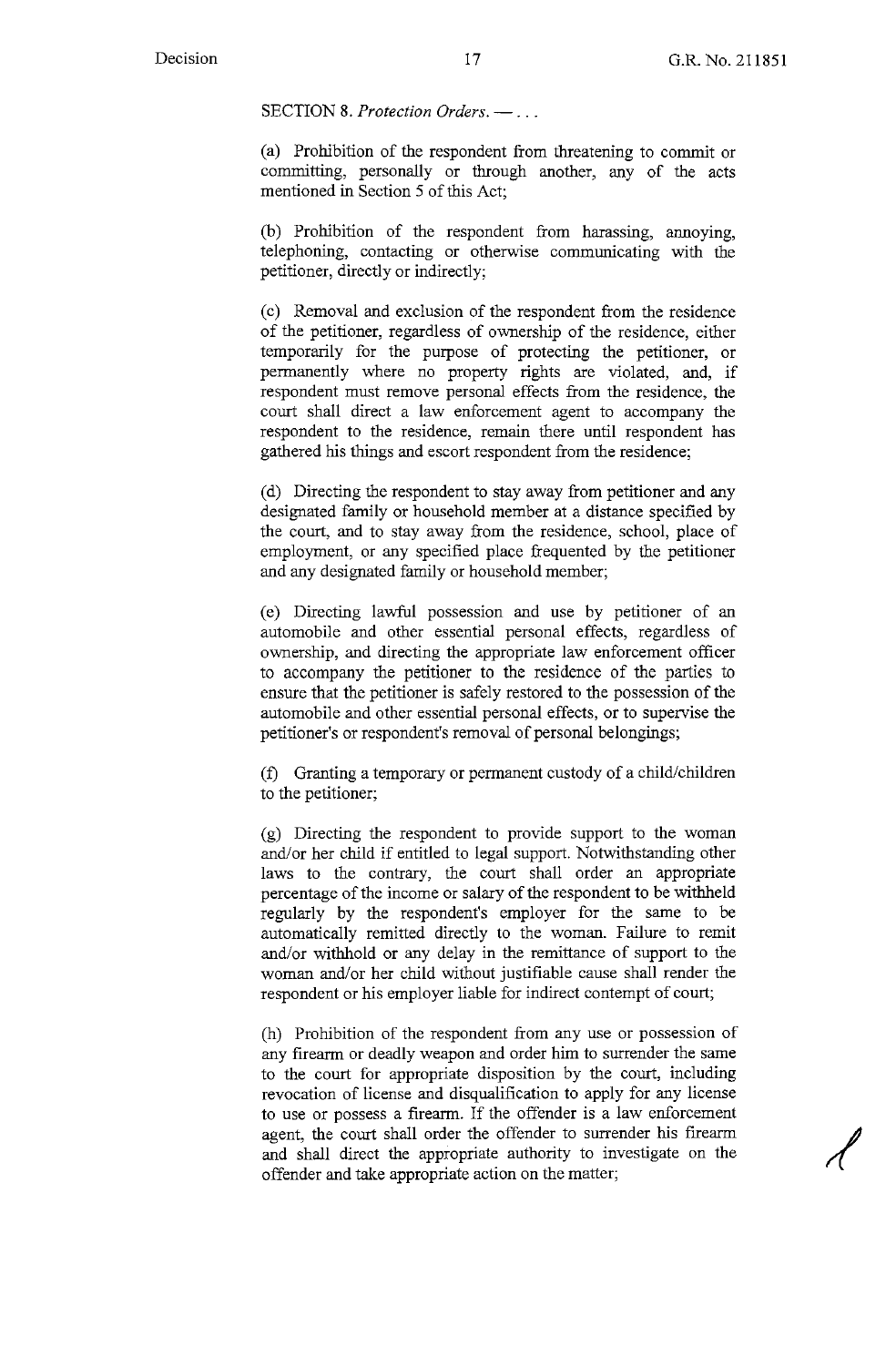(i) Restitution for actual damages caused by the violence inflicted, including, but not limited to, property damage, medical expenses, childcare expenses and loss of income;

G) Directing the DSWD or any appropriate agency to provide petitioner temporary shelter and other social services that the petitioner may need; and

(k) Provision of such other forms of relief as the court deems necessary to protect and provide for the safety of the petitioner and any designated family or household member, provided petitioner and any designated family or household member consents to such relief.

These protective and preventive reliefs are replicated in the Rule on Violence Against Women and Their Children,<sup>76</sup> but with one addition. Section  $11(k)$  expressly provides this included relief:

> (k) Requiring the respondent to receive professional counseling from agencies or persons who have demonstrated expertise and experience in anger control, management of alcohol, substance abuse and other forms of intervention to stop violence. The program of intervention for offenders must be approved by the court. The agency or person is required to provide the court with regular reports of the progress and result of professional counseling, for which the respondent may be ordered to pay.

This addition is in line with the policy of promoting restorative justice. When the Rule speaks of restorative justice, it pertains to the features in the law and the Rule that support the protection of victims and the rehabilitation of offenders. Offenders may be given intervention programs designed to address their problems with aggression and violence. This finds basis in Section 41 of Republic Act No. 9262, which states:

SECTION 41. *Counseling and Treatment of Offenders*. - The DSWD shall provide rehabilitative counseling and treatment to perpetrators towards learning constructive ways of coping with anger and emotional outbursts and reforming their ways. When necessary, the offender shall be ordered by the Court to submit to psychiatric treatment or confinement.

Thus, protection orders do not stop with preventive actions directed against the perpetrator. Courts can require, as we do now, that offenders undergo a workable program of counseling with a certified professional psychological therapist. If required by that therapist, the offenders may also be referred to a psychiatrist, who may prescribe the proper medication while they undergo therapy to stabilize their aggressive and violent tendencies. Should the offenders wish to lift or amend the protection order, they should

A.M. No. 04-10-11-SC (2004), sec. 11(a) to (j) and sec. 11(l). The reliefs enumerated in these paragraphs are similar to those listed in Republic Act No. 9262.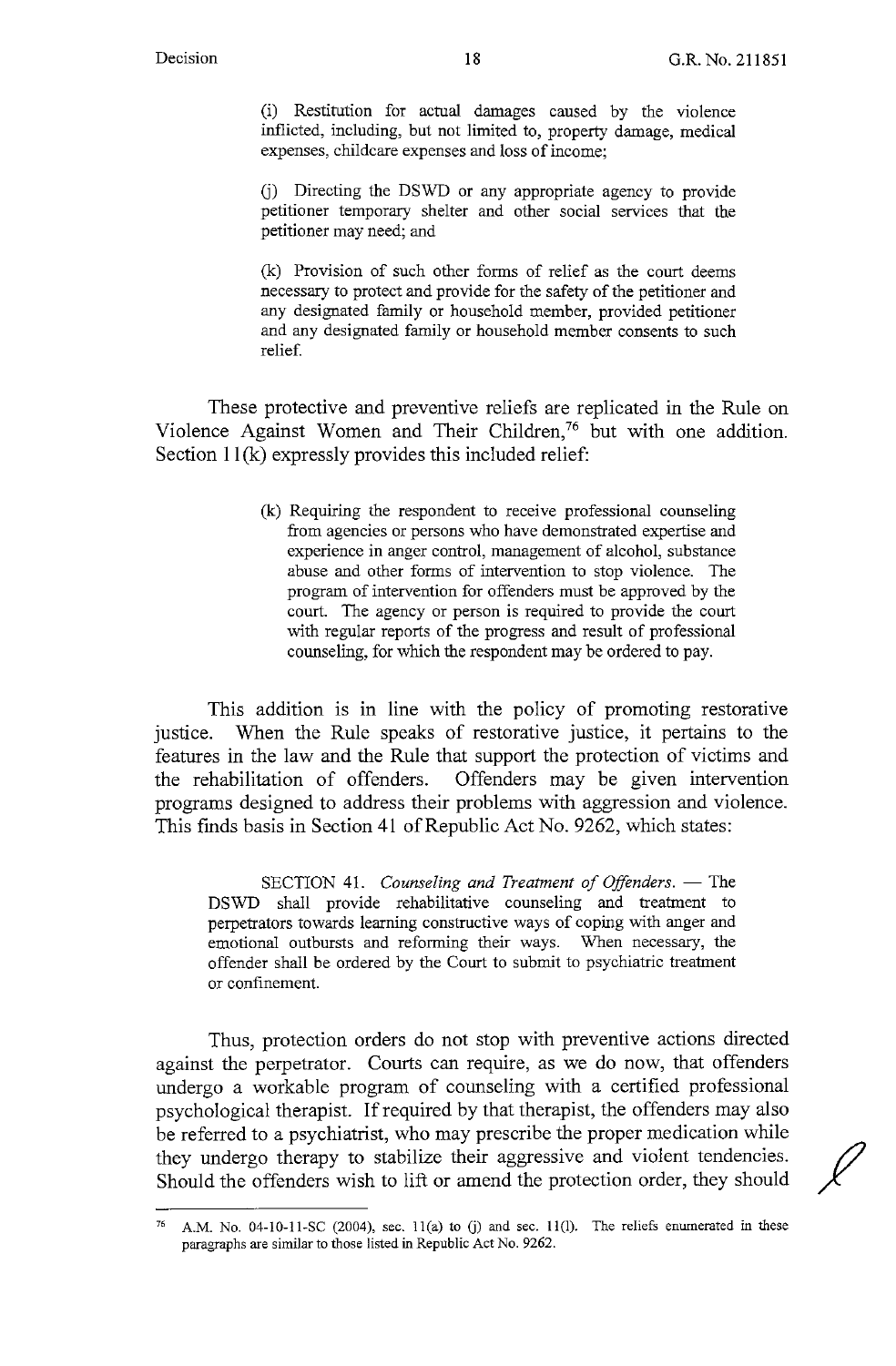$\chi$ 

file the proper motion with the court of origin. No amendment can be allowed without the consent of the spouse or the persons protected by the protection order. Also, the court must be convinced through testimony from a qualified independent professional therapist that the offenders' proclivity for aggression and violence has been properly addressed.

Moreover, in this case, since the children are of age, they may—on their own and without any direct or indirect pressure by petitioner-move to have the Permanent Protection Order lifted as to them. However, the modification of the Order to allow supervised visits or any other form of contact should also depend on the positive conclusions from a testimony of an independent professional therapist chosen by the court. Nonetheless, any amendment of the Order shall only happen with the consent of respondent wife. This is to ensure that her protection and safety remain the prime considerations.

V

Petitioner's reliance on *Republic v. Molina77* is also inapplicable. That case concerns a petition for declaration of absolute nullity of marriage under Article 36 of the Family Code, not a protection order. The guidelines laid down in *Molina* on the severance of marriage and family relations must be read in the context of a marriage nullity proceeding. These guidelines are wholly inapplicable here.

Our marriage laws have envisioned the family in its traditional sense, so much so that marriage is defined as the family's foundation.<sup>78</sup> This tends to reinforce an idea of the family that is far from the realities of many couples and children.<sup>79</sup> Nevertheless, relations between husband and wife are not the be-all and end-all of what a family is supposed to be. Many living arrangements may be considered non-traditional—such as some unmarried couples who cohabit without the benefit of marriage, or even households with solo parents--yet they no less deserve to be called a family. A relationship between a husband and a wife does not define a family.

More important, when the husband employs psychological violence, the law will step in to protect the wife and the children. The remaining members will be regarded as the family to be protected by the law. This is because when violence occurs, the perpetrator must be separated to protect the peace necessary for the other family members. The Constitution's and the law's regard for the protection of the family does not amount to a toleration of violence.

<sup>77</sup>335 Phil. 664 (1997) [Per J. Panganiban, En Banc].

 $^{78}$  FAMILY CODE, art. 1.<br> $^{79}$  Panublia v Manulo 8

*Republic v. Manalo, 831 Phil. 33, 66 (2018) [Per J. Peralta, En Banc].*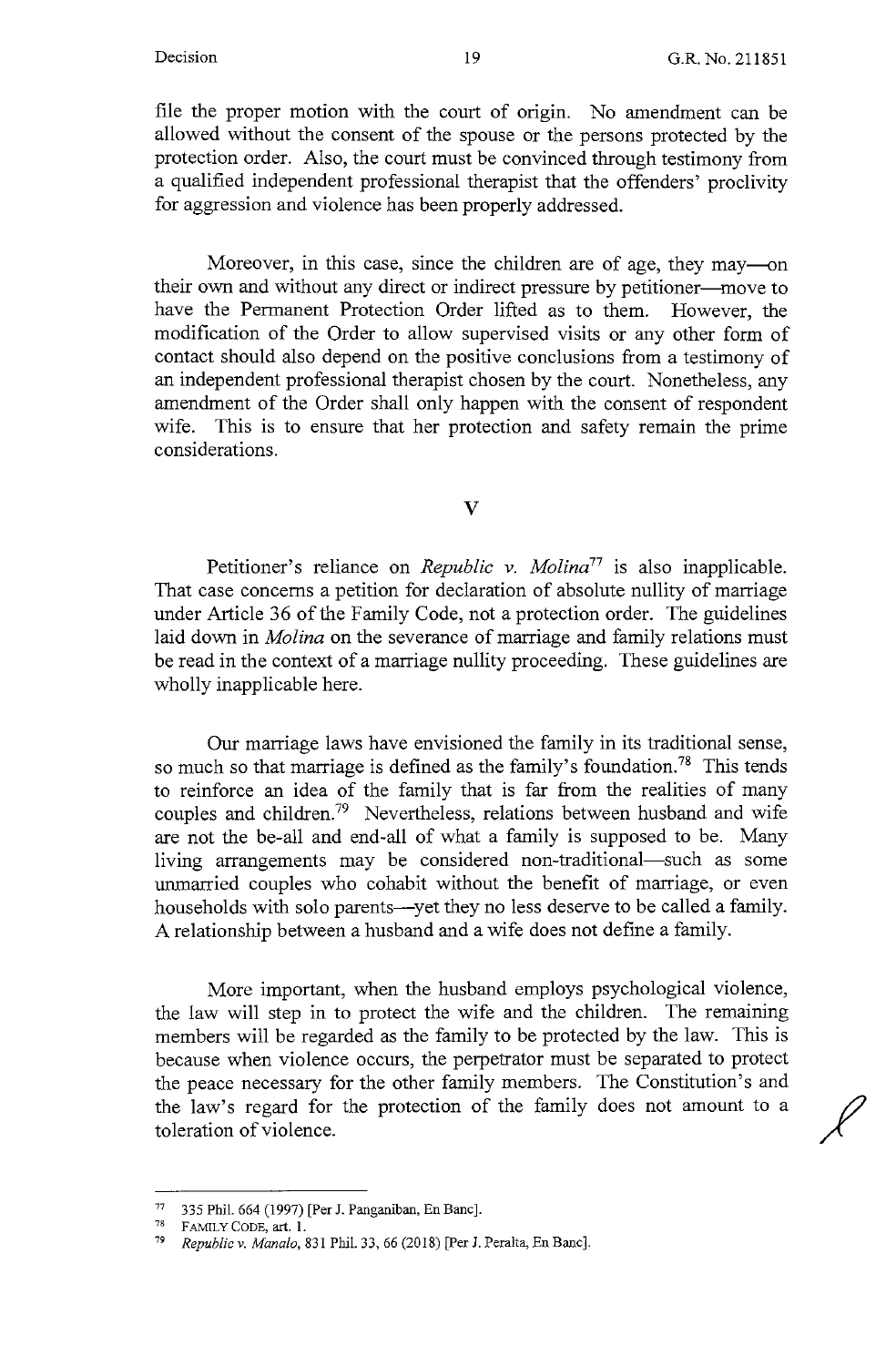Republic Act No. 9262 is a measure taken by the State to address a societal problem it identified as deserving of social legislation. Violence against women and their children has continued throughout history, and it is a societal illness that needs correction. This is the law's objective. It does not intend to sever familial ties, but to preserve and harmonize the family by protecting its members from violence and threats to their safety and security.

**WHEREFORE,** the Petition is **DENIED.** The March 19, 2014 Decision of the Court of Appeals in CA-G.R. CV No. 100945 is **AFFIRMED.** 

The Decision making the Protection Order permanent is **AMENDED**  to include a provision requiring petitioner Roberto Estacio y Salvosa to receive professional counseling from an agency or professional with shown expertise and experience in anger management and other forms of intervention to address his penchant for psychological coercion and other forms of violence.

The Regional Trial Court of Parafiaque City, Branch 194 is **ORDERED** to approve an intervention program for petitioner, for which he shall be ordered to pay, as designed by the Department of Social Welfare and Development or a professional psychological therapist. The Regional Trial Court is further ordered to monitor the progress, completion, and results of the counseling by requiring regular reports from such agency or professional. The Regional Trial Court shall determine the frequency of these reports.

The Permanent Protection Order shall not be lifted or amended except upon motion of petitioner, respondent Ma. Victoria Estacio y Santos, or any of their children with respect to themselves. The lifting or amendment of the Order shall only be with the consent of respondent, and upon satisfying the Regional Trial Court through expert testimony that petitioner is no longer a danger to the persons protected after receiving professional counseling.

Let a copy of this Decision be furnished to the Regional Trial Court of Parafiaque City, Branch 194 for implementation.

#### **SO ORDERED.**

MARVIC M.V.F. LEONEN

Associate Justice